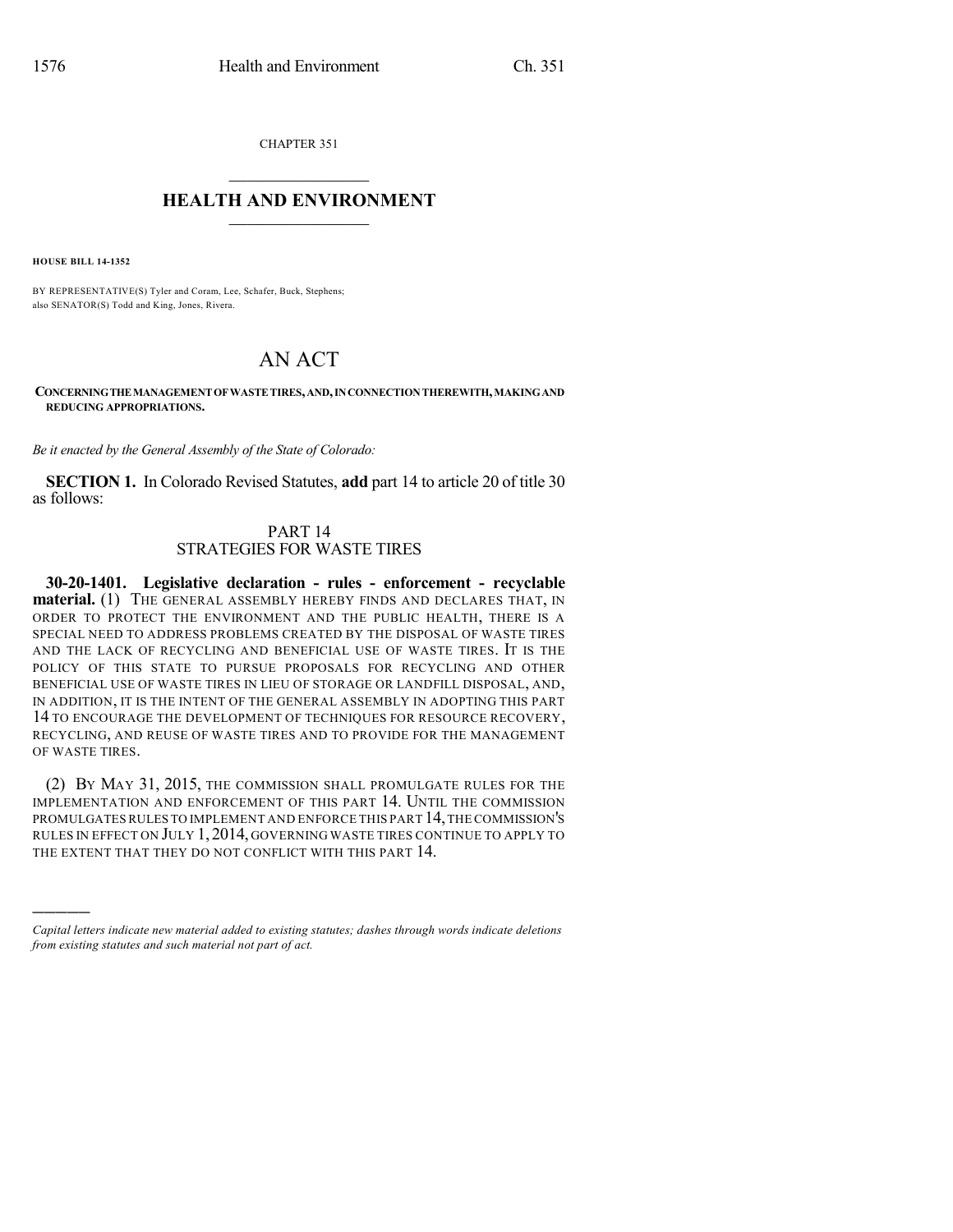(3) THE DEPARTMENT SHALL ENFORCE THIS PART 14THROUGH ITS ENFORCEMENT AUTHORITIES, INCLUDING THOSE SPECIFIED IN SECTIONS 30-20-113 AND 30-20-114.

(4) AFTER TIRES ARE USED FOR THEIR ORIGINAL INTENDED PURPOSE, THEY MUST BE USED BENEFICIALLY, RECYCLED, OR REUSED; EXCEPT THAT, IF AUTHORIZED BY SECTION 30-20-1414 (1) (b), THEY MAY BE DISPOSED OF AT A PERMITTED SOLID WASTE FACILITY. BECAUSE THEY CAN BE REUSED, REMANUFACTURED, RECLAIMED, OR RECYCLED, WASTE TIRES ARE A RECYCLABLE MATERIAL AS DEFINED IN SECTION 30-20-101 (4). AS RECYCLABLE MATERIALS, WASTE TIRES MUST BE COLLECTED, MANAGED, AND TRANSPORTED IN ACCORDANCE WITH THE MANIFEST SYSTEM REQUIRED BY SECTION 30-20-1417(2)AND RECYCLED INTO TIRE-DERIVED PRODUCT, THEREBY BEING TRANSFORMED FROM A RECYCLABLE MATERIAL INTO A NEW PRODUCT. THE DEPARTMENT SHALL CONSIDER TIRES THAT HAVE BEEN COLLECTED UNDER A TIRE COLLECTION PROGRAM REGISTERED PURSUANT TO SECTION 30-20-1411 TO HAVE BEEN MANAGED UNDER AN APPROVED ESTABLISHED TIRE COLLECTION PROGRAM FOR PURPOSES OF THE FEDERAL COMMERCIAL INDUSTRIAL SOLID WASTE INCINERATOR RULES, 40CFRPART 60 SUBPARTSCCCC AND DDDD.

**30-20-1402. Definitions - repeal.** AS USED IN THIS PART 14, UNLESS THE CONTEXT OTHERWISE REQUIRES:

(1) "BENEFICIAL USER" MEANS A PERSON WHO USES SOLID WASTE AS AN INGREDIENT IN A MANUFACTURING PROCESS OR AS AN EFFECTIVE SUBSTITUTE FOR NATURAL OR COMMERCIAL PRODUCTS,IN A MANNER THAT DOES NOT POSE A THREAT TO HUMAN HEALTH OR THE ENVIRONMENT.AVOIDANCE OF PROCESSING OR DISPOSAL COST ALONE DOES NOT CONSTITUTE BENEFICIAL USE.

(2) "COMMISSION" MEANS THE SOLID AND HAZARDOUS WASTE COMMISSION CREATED IN SECTION 25-15-302, C.R.S.

(3) "DEPARTMENT" MEANS THE DEPARTMENT OF PUBLIC HEALTH AND ENVIRONMENT.

(4) "END USER" MEANS A PERSON WHO:

(a) USES A TIRE-DERIVED PRODUCT FOR A COMMERCIAL OR INDUSTRIAL PURPOSE;

(b) USES A WHOLE WASTE TIRE TO GENERATE ENERGY OR FUEL; OR

(c) CONSUMES TIRE-DERIVED PRODUCT OR USES TIRE-DERIVED PRODUCT IN ITS FINAL APPLICATION OR IN MAKING NEW MATERIALS WITH A DEMONSTRATED SALE TO A THIRD-PARTY CUSTOMER.

(5) "MOBILE PROCESSOR" MEANS A PERSON WHO PROCESSES WASTE TIRES AT A LOCATION OTHER THAN THE LOCATION OF THE PERSON'S CERTIFICATE OF REGISTRATION.

(6) "MOTOR VEHICLE"MEANS A SELF-PROPELLED VEHICLE THAT IS DESIGNED FOR TRAVEL ON THE PUBLIC HIGHWAYS AND THAT IS GENERALLY AND COMMONLY USED TO TRANSPORT PERSONS AND PROPERTY OVER THE PUBLIC HIGHWAYS OR A LOW SPEED ELECTRIC VEHICLE. "MOTOR VEHICLE" INCLUDES AUTOMOBILES, MINIVANS,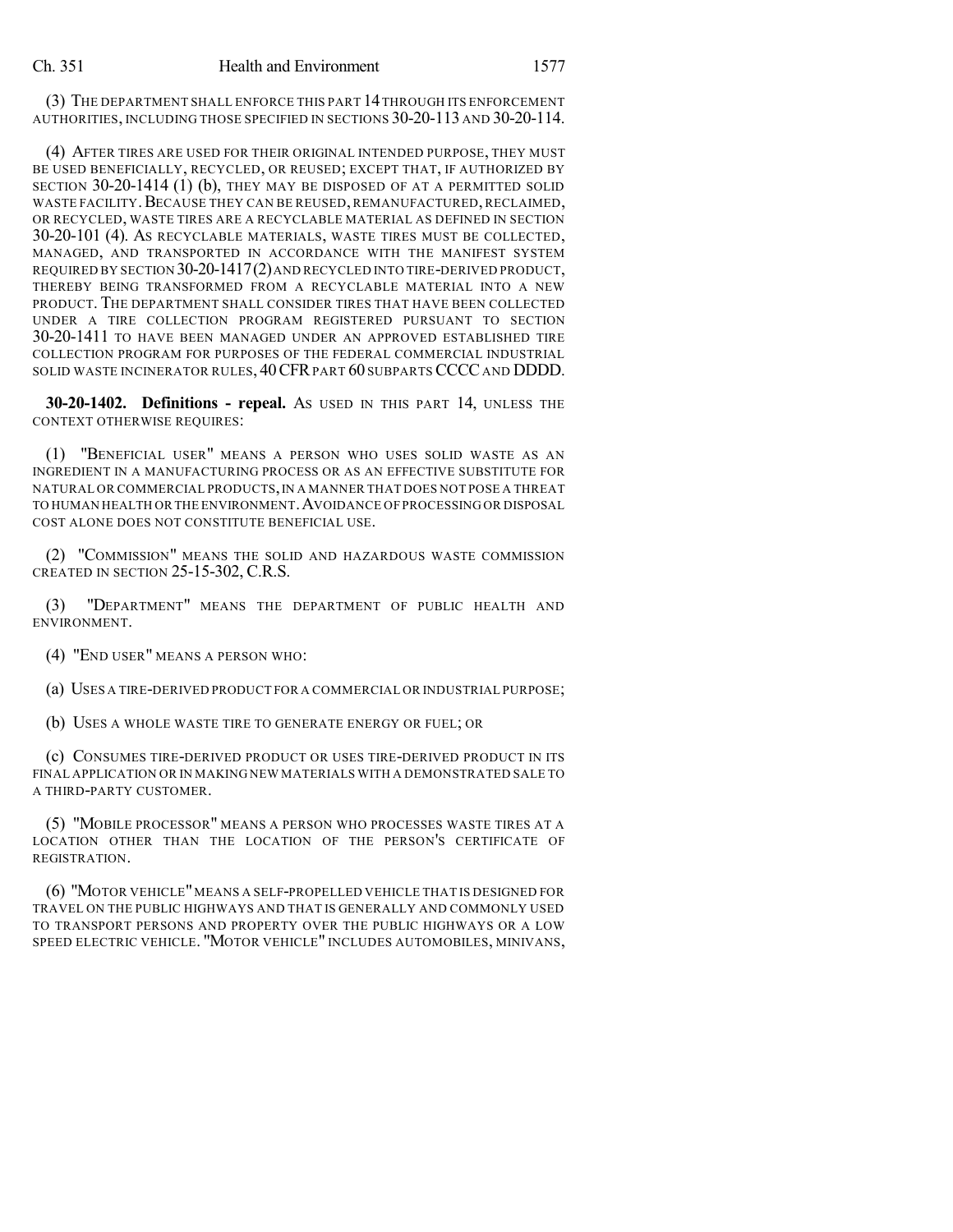ALL TRUCKS, MOTOR HOMES, AND MOTORCYCLES.

(7) "PUBLIC PROJECT" MEANS:

(a) A PUBLICLY FUNDED CONTRACT ENTERED INTO BY A GOVERNMENTAL BODY OF THE EXECUTIVE BRANCH OF THIS STATE THAT IS SUBJECT TO THE "PROCUREMENT CODE", ARTICLES 101 TO 112 OF TITLE 24, C.R.S.; AND

(b) A PUBLICLY FUNDED CONTRACT ENTERED INTO BY A COUNTY, MUNICIPAL GOVERNMENT,OR SPECIAL DISTRICT,INCLUDING A SCHOOL DISTRICT OR RECREATION DISTRICT.

(8) "TIRE" MEANS A RUBBER CUSHION THAT FITS AROUND A WHEEL.

(9) "TIRE-DERIVED PRODUCT" MEANS MATTER THAT:

(a) IS DERIVED FROM A PROCESS THAT USES WHOLE TIRES AS A FEEDSTOCK, INCLUDING SHREDDING, CRUMBING, AND CHIPPING;

(b) ADHERES TO ESTABLISHED ENGINEERING OR OTHER APPROPRIATE SPECIFICATIONS OR TO ESTABLISHED PRODUCT END USER SPECIFICATIONS OR CUSTOMER CONDITIONS OF ACCEPTANCE;

(c) HAS A DEMONSTRATED BENEFIT ASSOCIATED WITH THE END USE;

(d) CAN BE USED AS A SUBSTITUTE FOR OR IN CONJUNCTION WITH A COMMERCIAL PRODUCT OR RAW MATERIAL; AND

(e) HAS EITHER BEEN SOLD AND REMOVED FROM THE FACILITY OF A PROCESSOR OR HAS BEEN USED ON SITE BY THE PROCESSOR.

(10) "TRAILER" MEANS A WHEELED VEHICLE, WITHOUT MOTIVE POWER, THAT IS DESIGNED TO BE DRAWN BY A MOTOR VEHICLE.

(11) "USED TIRE" MEANS A TIRE THAT WAS PREVIOUSLY USED AS A TIRE AND IS GRADED AND CLASSIFIED FOR REUSE AS A TIRE BASED ON SPECIFICATIONS AND CRITERIA MAINTAINED PURSUANT TO SECTION 30-20-1410 (1) (a).

(12) "WASTE TIRE" MEANS A TIRE THAT IS MODIFIED FROM ITS ORIGINAL SPECIFICATIONS BUT NOT PROCESSED INTO A TIRE-DERIVED PRODUCT, IS NO LONGER BEING USED FOR ITS INITIAL INTENDED PURPOSE AS A TIRE, AND IS NOT A USED TIRE.

(13) "WASTE TIRE CLEANUP PROGRAM" OR "PROGRAM" MEANS THE PROGRAM CREATED BY THIS PART 14.

(14) "WASTE TIRE COLLECTION FACILITY" MEANS A FACILITY AT WHICH WASTE TIRES ARE STORED AWAITING PICKUP BY A REGISTERED WASTE TIRE HAULER FOR TRANSPORTATION TO A REGISTERED WASTE TIRE PROCESSOR OR REGISTERED WASTE TIRE MONOFILL.

(15) "WASTE TIRE GENERATOR"MEANS A PERSON WHO GENERATES WASTE TIRES.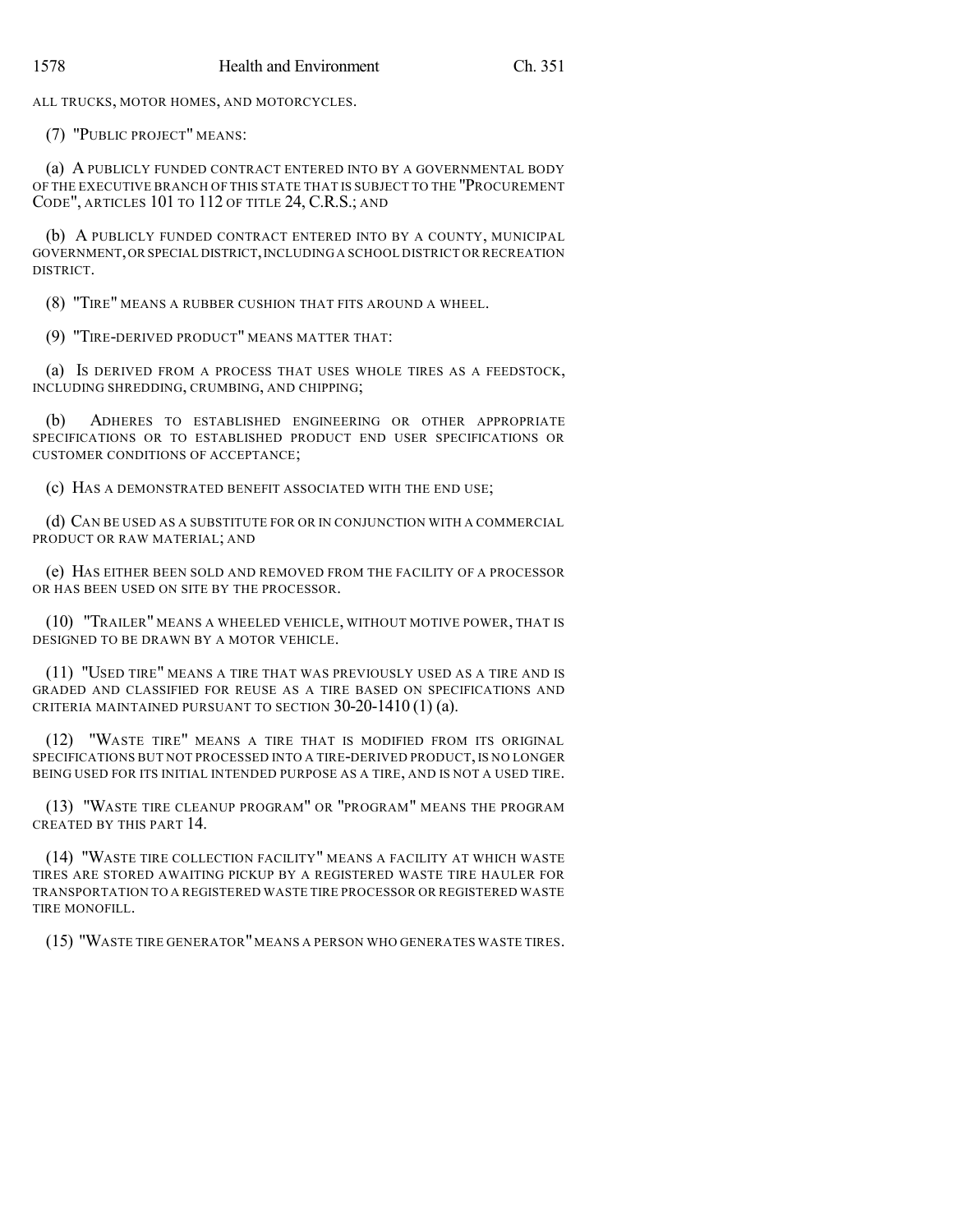THE TERM INCLUDES NEW TIRE RETAILERS, USED TIRE RETAILERS, AUTOMOBILE DEALERS,AUTOMOBILE DISMANTLERS,PUBLIC AND PRIVATE VEHICLE MAINTENANCE SHOPS, GARAGES, SERVICE STATIONS, CAR CARE CENTERS, AUTOMOTIVE FLEET CENTERS,LOCAL GOVERNMENT FLEET OPERATORS, AND RENTAL FLEET OPERATORS.

(16) "WASTE TIRE HAULER" MEANS A PERSON WHO TRANSPORTS TEN OR MORE WASTE TIRES IN ANY ONE LOAD.

(17) "WASTE TIRE MONOFILL" MEANS PART OR ALL OF A SOLID WASTES DISPOSAL SITE AND FACILITY THAT HAS BEEN ISSUED A CERTIFICATE OF DESIGNATION AND AT WHICH ONLY WASTE TIRES ARE ACCEPTED.

(18) "WASTE TIRE PROCESSOR" MEANS A PERSON WHO PROCESSES A WASTE TIRE INTO A TIRE-DERIVED PRODUCT.

**30-20-1403. Waste tire fee - distribution - rules.** (1) (a) RETAILERS OF NEW MOTOR VEHICLE TIRES AND NEW TRAILER TIRES SHALL COLLECT A WASTE TIRE FEE IN AN AMOUNT TO BE SET BY THE COMMISSION, BY RULE, NOT TO EXCEED ONE DOLLAR AND FIFTY CENTS ON THE SALE OF EACH NEW TIRE; EXCEPT THAT, EFFECTIVE ON AND AFTER JANUARY 1, 2018, THE WASTE TIRE FEE IS FIFTY-FIVE CENTS ON THE SALE OF EACH NEW TIRE. THE RECEIPT FROM THE RETAILER TO THE CUSTOMER FOR EVERY NEW TIRE MUST CONTAIN THE FOLLOWING STATEMENT IN THE LARGEST BOLD-FACED TYPE CAPABLE BASED ON POINT-OF-SALE SOFTWARE AND ON EXISTING INVOICE PRINTERS, NOT TO EXCEED FIFTEEN POINTS: "SECTION 30-20-1403, COLORADO REVISED STATUTES,REQUIRES RETAILERS TO COLLECT A WASTE TIRE FEE SET BY THE SOLID AND HAZARDOUS WASTE COMMISSION ON THE SALE OF EACH NEW MOTOR VEHICLE TIRE AND EACH NEW TRAILER TIRE."

(b) THE RETAILER SHALL SUBMIT TO THE DEPARTMENT BY THE TWENTIETH DAY OF EACH MONTH ALL FEES COLLECTED PURSUANT TO THIS SECTION IN THE PRECEDING MONTH TOGETHER WITH ANY REPORT REQUIRED BY THE DEPARTMENT. THE DEPARTMENT SHALL TRANSMIT THE FEES TO THE STATE TREASURER,WHO SHALL CREDIT THEM IN ACCORDANCE WITH SUBSECTION (2) OF THIS SECTION OR AS SPECIFIED IN RULES PROMULGATED BY THE COMMISSION.

(2)(a) UNTILDECEMBER 31,2017,THE STATE TREASURER SHALL DISTRIBUTE THE REVENUE FROM THE FEE ASSESSED IN SUBSECTION (1) OF THIS SECTION AS FOLLOWS:

(I) THIRTY PERCENT TO THE WASTE TIRE ADMINISTRATION, ENFORCEMENT, AND CLEANUP FUND CREATED IN SECTION 30-20-1404;

(II) SIXTY-FIVE PERCENT TO THE END USERS FUND CREATED IN SECTION 30-20-1405; AND

(III) FIVE PERCENT TO THE WASTE TIRE MARKET DEVELOPMENT FUND CREATED IN SECTION 30-20-1406.

(b) EFFECTIVE JANUARY 1, 2018, THE STATE TREASURER SHALL DISTRIBUTE ALL OF THE REVENUE FROM THE FEE ASSESSED IN SUBSECTION (1) OF THIS SECTION TO THE WASTE TIRE ADMINISTRATION,ENFORCEMENT, AND CLEANUP FUND CREATED IN SECTION 30-20-1404.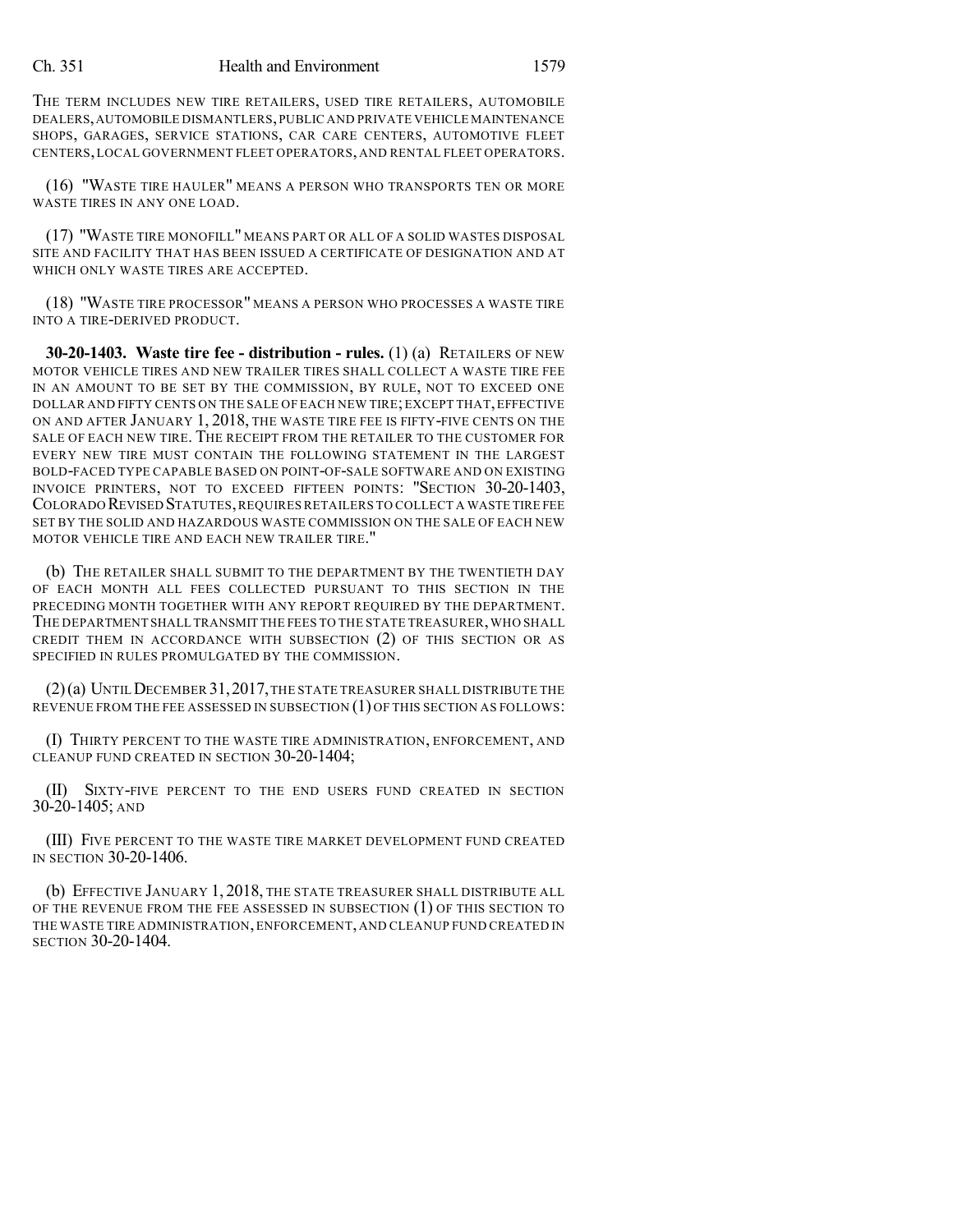**30-20-1404. Waste tire administration, enforcement, and cleanup fund creation - rules - repeal.** (1) THERE IS HEREBY CREATED IN THE STATE TREASURY THE WASTE TIRE ADMINISTRATION, ENFORCEMENT, AND CLEANUP FUND, REFERRED TO IN THIS SECTION AS THE "FUND", CONSISTING OF THE FEE REVENUE CREDITED PURSUANT TO SECTION  $30-20-1403$  (2) (a) (I) OR (2) (b) AND ANY OTHER MONEYS APPROPRIATED TO IT. THE GENERAL ASSEMBLY SHALL ANNUALLY APPROPRIATE THE MONEYS IN THE FUND TO THE DEPARTMENT FOR ITS DIRECT AND INDIRECT ADMINISTRATIVE AND ENFORCEMENT COSTS IN ADMINISTERING AND ENFORCINGTHIS PART 14. THE STATE TREASURER SHALL CREDIT ALL INTEREST EARNED ON THE INVESTMENT OF MONEYS IN THE FUND TO THE FUND. ANY UNEXPENDED AND UNENCUMBERED MONEYS IN THE FUND AT THE END OF ANY FISCAL YEAR REMAIN IN THE FUND AND DO NOT REVERT TO THE GENERAL FUND OR ANY OTHER FUND.

(2) THE DEPARTMENT SHALL USE THE MONEYS IN THE FUND FOR:

(a) COLLECTING THE FEE ASSESSED IN SECTION 30-20-1403 (1);

(b) INSPECTING RETAILERS TO DETERMINE WHETHER ALL FEES ARE BEING COLLECTED;

(c) ENFORCING THE REQUIREMENTS OF THIS PART 14 PURSUANT TO EXISTING AUTHORITY, INCLUDING SECTIONS 30-20-113 AND 30-20-114;

(d) DEVELOPING A SYSTEM TO ADDRESS THE RECEIPT BY REGISTERED PERSONS OF UNMANIFESTED WASTE TIRES FROM UNREGISTERED HAULERS;

(e) (I) SUBMITTING AN ANNUAL REPORT TO THE COMMITTEES OF REFERENCE IN EACH HOUSE OF THE GENERAL ASSEMBLY WITH JURISDICTION OVER TRANSPORTATION AND PUBLIC HEALTH, THE JOINT BUDGET COMMITTEE, AND THE COMMISSION. THE REPORT MUST INCLUDE, AT A MINIMUM:

- (A) THE NUMBER OF RETAILERS PAYING THE FEE;
- (B) THE DOLLAR AMOUNT OF FEES COLLECTED;
- (C) THE NUMBER OF INSPECTIONS CONDUCTED;
- (D) THE RESULTS OF THE INSPECTIONS;
- (E) THE NUMBER OF TIRES SOLD;

(F) THE STATUS OFABATEMENT PROJECTS RANKED PURSUANT TO SUBSECTION (6) OF THIS SECTION; AND

(G) AN ASSESSMENT OF THE IMPLEMENTATION OF PARAGRAPH (i) OF THIS SUBSECTION (2).

(II) PURSUANT TO SECTION 24-1-136 (11), C.R.S., THIS PARAGRAPH (e) IS REPEALED, EFFECTIVE SEPTEMBER 1, 2017.

(f) HIRING A CONTRACTOR TO CLEAN UP WASTE TIRES AND TIRE-DERIVED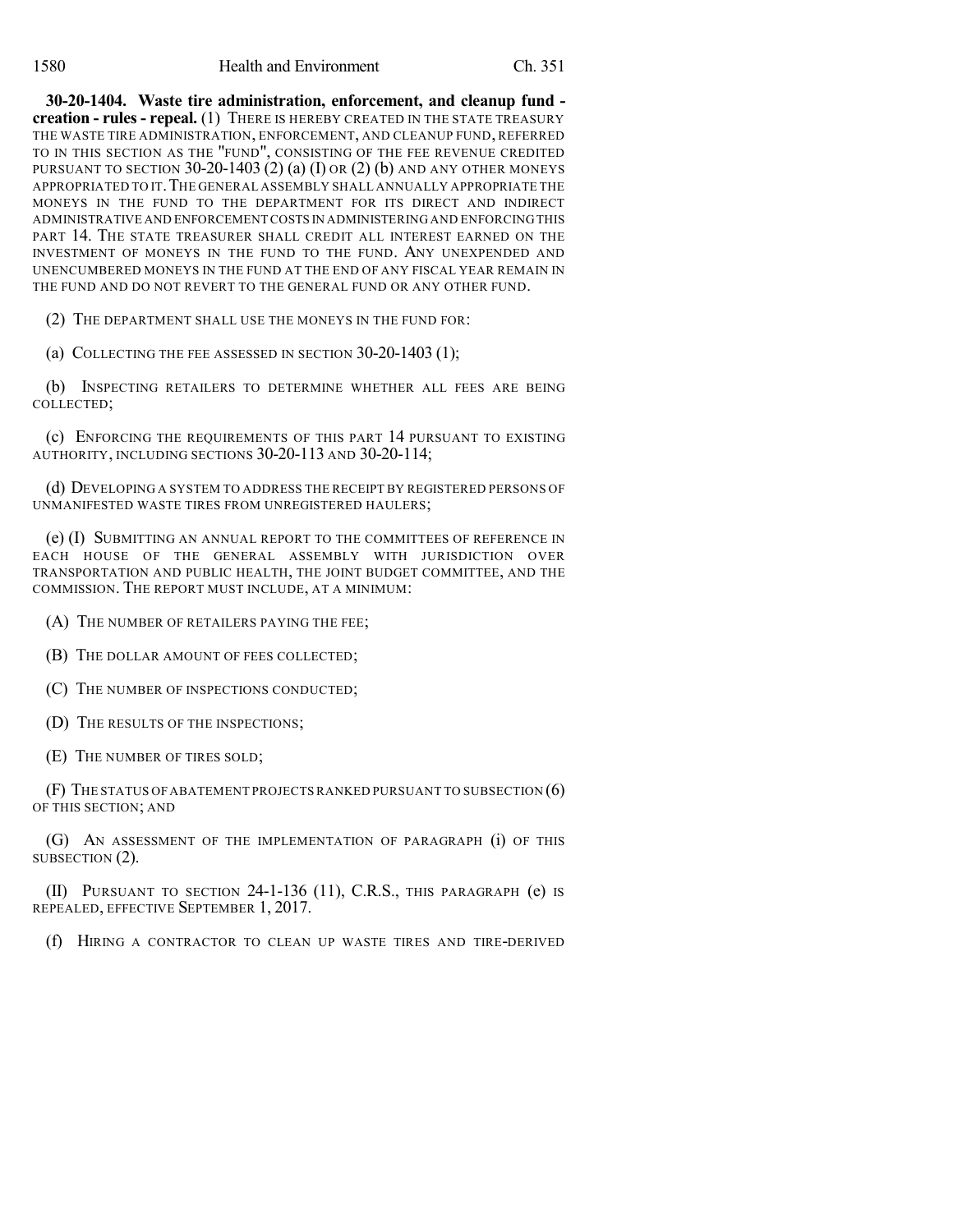PRODUCT THAT HAVE BEEN ILLEGALLY DISPOSED OF OR HAVE BEEN DISPOSED OF AT A LANDFILL PURSUANT TO SECTION 30-20-1009(2)AND FUNDING A GRANT PROGRAM TO REIMBURSE LOCAL GOVERNING AUTHORITIES FOR CLEANING UP WASTE TIRES AND TIRE-DERIVED PRODUCTS THAT HAVE BEEN ILLEGALLY DISPOSED OF OR HAVE BEEN DISPOSED OF AT A LANDFILL PURSUANT TO SECTION 30-20-1009 (2);

(g) FINANCING ONE-TIME OR OCCASIONAL COMMUNITY CLEANUP EVENTS WHERE WASTE TIRES ARE ACCEPTED FOR DROP-OFF BY PERSONS NOT ENGAGED IN COMMERCIAL OR INDUSTRIAL ACTIVITY AND WHERE, AT THE CONCLUSION OF THE EVENT, THE WASTE TIRES ARE EITHER PICKED UP BY A REGISTERED WASTE TIRE HAULER OR TRANSPORTED TO A REGISTERED WASTE TIRE HAULER OR TO ANY REGISTERED FACILITY;

(h) TRAINING AND HIRING CONTRACTORS TO PROVIDE TRAINING IN THE IMPLEMENTATION OF THIS PART 14;

(i) PROVIDING GRANTS TO LAW ENFORCEMENT, FIRE DEPARTMENTS, LOCAL HEALTH DEPARTMENTS,STATE AGENCIES,AND ANY OTHER APPLICABLE ENTITIES FOR PURCHASING EQUIPMENT AND SUPPLIES TO IMPLEMENT THIS PART 14;

(j) TRAINING OF AND ENFORCEMENT BY ENTITIES THAT ENFORCE THIS PART 14;

(k) AWARDING GRANTS AND DEVELOPING EDUCATIONAL PROGRAMS FOR ENFORCEMENT, FIRE PREVENTION AND SUPPRESSION, PROPER WASTE TIRE MANAGEMENT AND DISPOSAL, TRAINING, AND CUSTOMER TECHNICAL ASSISTANCE;

(l) MAINTAINING AN ON-LINE COMPLAINT FORM AND PROCESSES FOR LAW ENFORCEMENT, FIRE DEPARTMENTS, AND CITIZENS TO REPORT POTENTIAL WASTE TIRE VIOLATIONS;

(m) IN CONJUNCTION WITH THE DIVISION OF FIRE PREVENTION AND CONTROL IN THE DEPARTMENT OF PUBLIC SAFETY, DEVELOPING A MODEL FIRE PREVENTION, TRAINING,AND FIREFIGHTING PLAN,HIRING A CONSULTANT TO ASSIST IN DEVELOPING THE PLAN, AND REIMBURSING THE DIVISION OF FIRE PREVENTION FOR ITS TIME SPENT ASSISTING THE DEPARTMENT IN IMPLEMENTING THIS PARAGRAPH (m); AND

(n) (I) REIMBURSING THE DEPARTMENT OF REVENUE FOR ITS COSTS, INCLUDING PROGRAMMING, ASSOCIATED WITH THE ENACTMENT OF THIS ARTICLE AND THE REPEAL OF PART 2 OF ARTICLE 17 OF TITLE 25, C.R.S.

(II) THIS PARAGRAPH (n) IS REPEALED, EFFECTIVE SEPTEMBER 1, 2015.

(3) IF THE DEPARTMENT IS DENIED ACCESS OR IF CONSENT TO ACCESS HAS NOT BEEN GIVEN TO CLEAN UP A SITE WHERE THE DEPARTMENT REASONABLY BELIEVES WASTE TIRES EXIST ILLEGALLY, THE DEPARTMENT MAY OBTAIN FROM THE DISTRICT COURT FOR THE JUDICIAL DISTRICT IN WHICH THE PROPERTY IS LOCATED A WARRANT TO ENTER THE PROPERTY AND REMOVE THE WASTE TIRES.

(4) (a) IN ADDITION TO ANY PENALTIES ASSESSED, THE DEPARTMENT MAY ISSUE AN ORDER REQUIRING THE OWNER OR OPERATOR TO COMPENSATE THE DEPARTMENT FOR THE COST OF REMEDIATION OF THE SITE, AND THE DEPARTMENT MAY REQUEST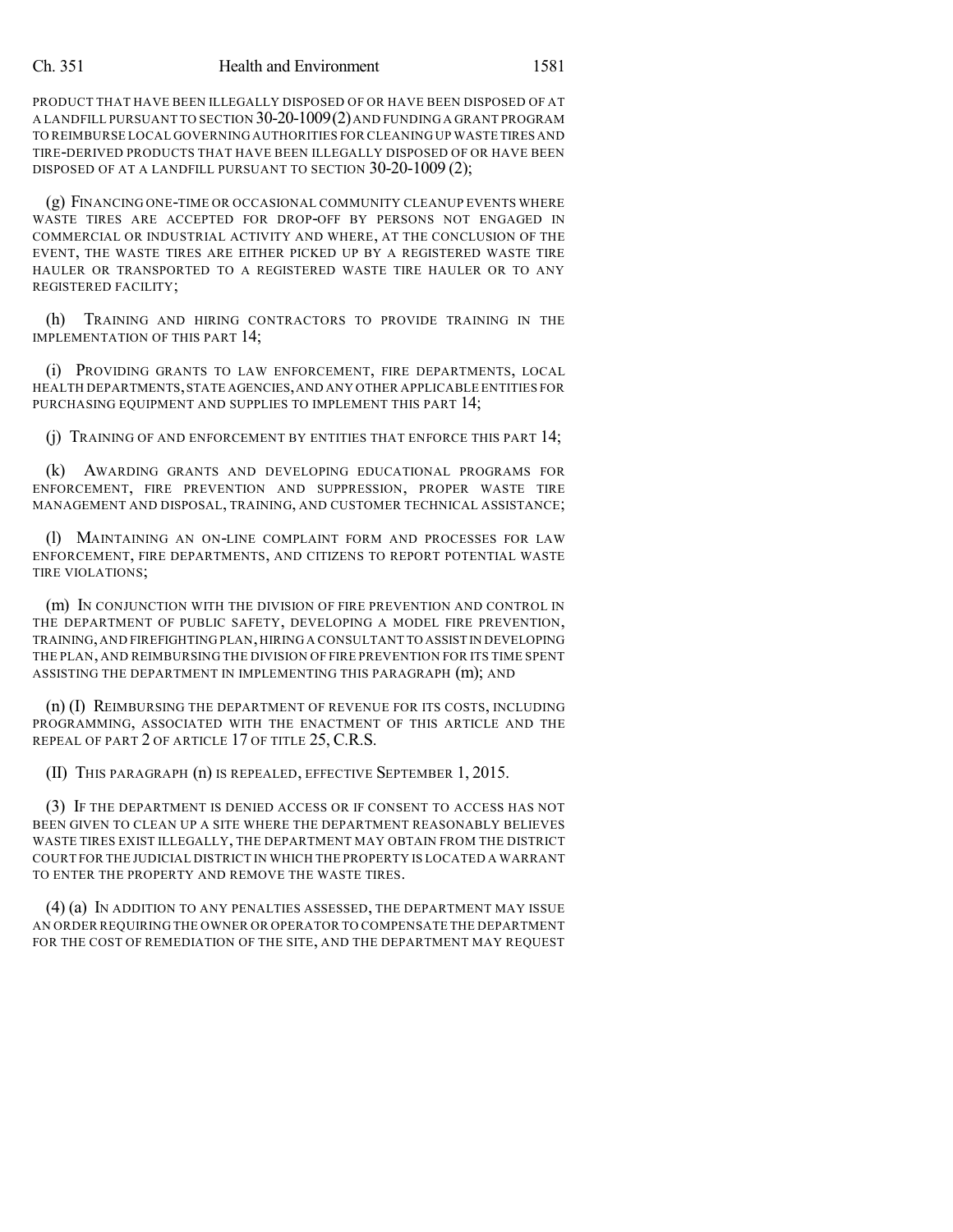THE ATTORNEY GENERAL TO BRING SUIT FOR COMPENSATION FROM THE OWNER OR OPERATOR FOR MONEY EXPENDED REMEDIATINGTHE SITE.THE DEPARTMENT SHALL USE THE RECOVERED MONEYS TO REIMBURSE THE FUND FOR ACTUAL COSTS OF REMEDIATINGTHE SITE AND OFSEEKINGCOMPENSATION PURSUANT TO THIS SECTION. THE STATE TREASURER SHALL CREDIT ALL ADDITIONAL MONEYS TO THE GENERAL FUND.

(b) THE DEPARTMENT MAY PLACE A LIEN ON A PROPERTY ON WHICH THE DEPARTMENT FUNDS THE REMEDIATION OF WASTE TIRES PURSUANT TO THIS SECTION UNTIL THE COSTS OF REMEDIATION HAVE BEEN REPAID TO THE DEPARTMENT. IF COMPLETE REPAYMENT HAS NOT BEEN MADE BEFORE A SALE OF THE PROPERTY, THE DEPARTMENT SHALL BE REPAID IN FULL, TO THE EXTENT POSSIBLE, FROM PROCEEDS OF THE SALE.

(5) (a) IN PROVIDING ASSISTANCE PURSUANT TO THIS SECTION, THE DEPARTMENT SHALL GIVE PRIMARY CONSIDERATION TO PROTECTION OF PUBLIC HEALTH AND THE ENVIRONMENT.

(b) IN AWARDING CONTRACTS FOR SERVICES PURSUANT TO THIS SECTION, THE DEPARTMENT MAY GIVE PREFERENTIAL BIDDING TREATMENT TO INDIVIDUALS OR ENTITIES THAT WILL RECYCLE, PURSUANT TO RULES OF THE DEPARTMENT CONCERNING RECYCLING, AND REUSE, RATHER THAN DISPOSE OF, THE WASTE TIRES.

(6) THE DEPARTMENT SHALL, EITHER ITSELF OR THROUGH A CONTRACTOR, CREATE A PRIORITY ABATEMENT LIST OF ILLEGAL WASTE TIRE DISPOSAL SITES.

(7) THE DEPARTMENT AND THE DEPARTMENT OF TRANSPORTATION SHALL COORDINATE WITH ONE ANOTHER TO SYSTEMATICALLY INVESTIGATE AND RESEARCH THE USE OF TIRE-DERIVED AGGREGATES IN TECHNICALLY FEASIBLE AND ECONOMICALLY VIABLE CIVIL APPLICATIONS ASSOCIATED WITH THE DEPARTMENT OF TRANSPORTATION'S ROADWAY MISSION.THE DEPARTMENT SHALL INCLUDE ANY FINDINGS REGARDING TIRE-DERIVED AGGREGATES, AS APPROPRIATE, IN THE DEPARTMENT'S ANNUAL REPORT TO THE GENERAL ASSEMBLY.

**30-20-1405. End users fund - creation - monthly rebates - rules - repeal.** (1) THERE IS HEREBY CREATED IN THE STATE TREASURY THE END USERS FUND, REFERRED TO IN THIS SECTION AS THE "FUND", CONSISTING OF THE FEE REVENUE CREDITED PURSUANT TO SECTION  $30-20-1403$  (2) (a) (II) OR (2) (b). THE STATE TREASURER SHALL CREDIT ALL INTEREST AND ANY OTHER RETURN ON THE INVESTMENT OF MONEYS IN THE FUND TO THE FUND. ANY UNEXPENDED AND UNENCUMBERED MONEYS REMAINING IN THE FUND AT THE END OF ANY FISCAL YEAR REMAIN IN THE FUND AND DO NOT REVERT TO THE GENERAL FUND OR ANY OTHER FUND. THE FUND IS SUBJECT TO ANNUAL APPROPRIATION BY THE GENERAL ASSEMBLY TO THE DEPARTMENT FOR THE PURPOSES SPECIFIED IN THIS SECTION.

(2) THE DEPARTMENT SHALL USE MONEYS IN THE FUND TO PROVIDE MONTHLY REBATES TO IN-STATE:

(a) END USERS;

(b) RETAILERS WHO SELL TIRE-DERIVED PRODUCT; AND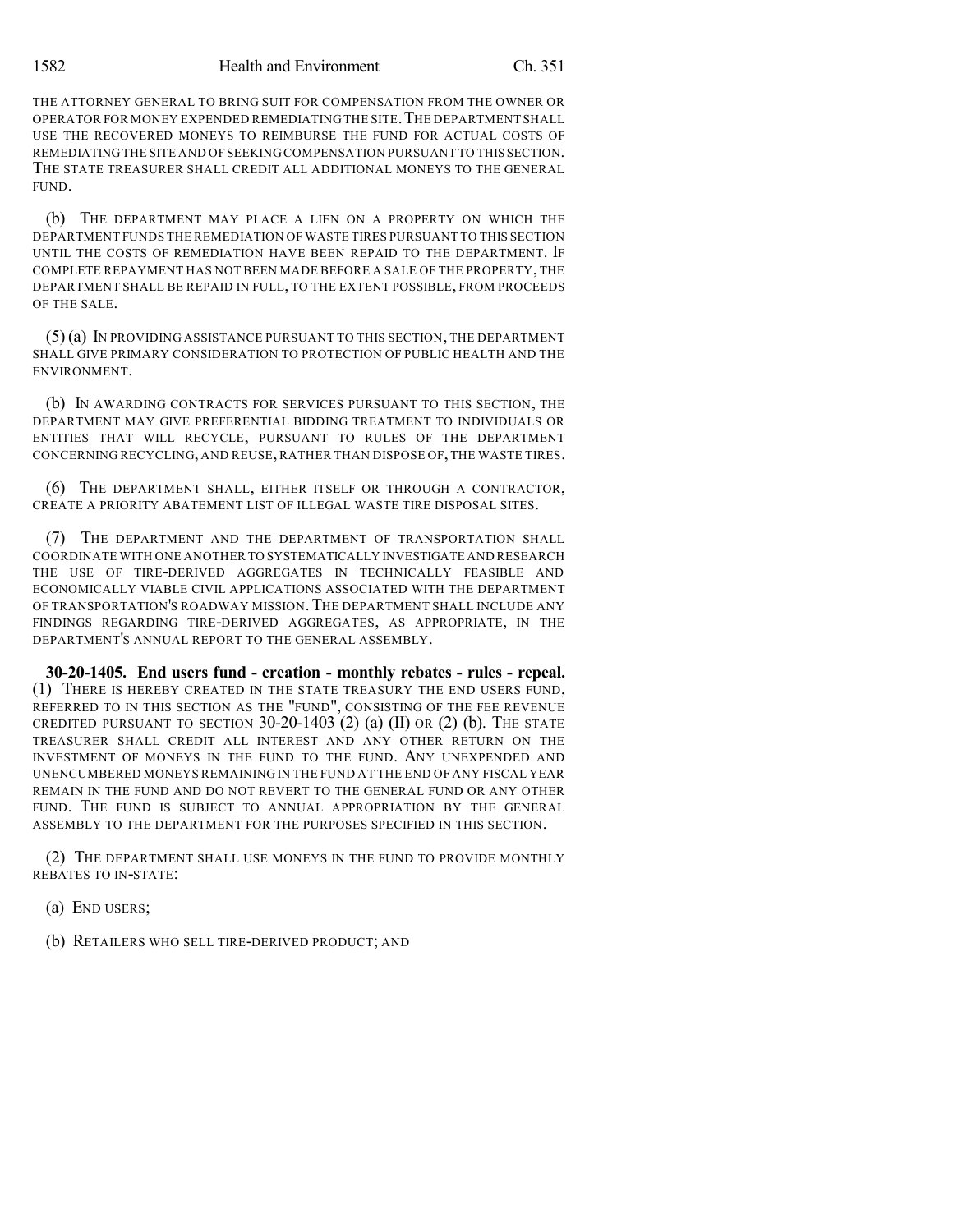(c) PROCESSORS OF COLORADO WASTE TIRES WHO SELL THEIR TIRE-DERIVED PRODUCT TO OUT-OF-STATE END USERS.

(3) THE REBATE IS SUBJECT TO THE FOLLOWING RULES:

(a) THE DEPARTMENT SHALL PAY THE REBATE AMOUNT ON A PER-TON BASIS;

(b) ONCE THE DEPARTMENT HAS PAID A REBATE ON A PARTICULAR QUANTITY OF TIRE-DERIVED PRODUCT, EVERY PART OF THAT PARTICULAR QUANTITY OF TIRE-DERIVED PRODUCT IS NO LONGER ELIGIBLE FOR PAYMENT OF THE REBATE;

(c) THE COMMISSION SHALL ANNUALLY SET THE AMOUNT OF THE MONTHLY REBATE, NOT TO EXCEED EIGHTY DOLLARS PER TON, IN AN AMOUNT THAT IS:

(I) THE SAME EACH MONTH FOR EACH SUCCESSIVE TWELVE-MONTH PERIOD;

(II) CALCULATED CONSIDERING,AMONGOTHER FACTORS,THE MONTHLY ROLLING WEIGHTED AVERAGE WEIGHT OF WASTE TIRES SUBMITTED FOR A REBATE DURING THE PREVIOUS THIRTY-SIX-MONTH PERIOD PURSUANT TO WHICH THE AVERAGE WEIGHT FROM THE LAST TWELVE MONTHS AFFECTS THE ROLLING AVERAGE MORE THAN THE AVERAGE WEIGHT FROM THE FIRST TWELVE MONTHS; AND

(III) CALCULATED TO EQUALIZE,BUT NOT EXCEED,THE AMOUNT OF REBATES PAID WITH THE ANTICIPATED INCOME TO THE END USERS FUND DURING EACH SUCCEEDING TWELVE-MONTH PERIOD.

(d) THE COMMISSION SHALL PROMULGATE RULES GOVERNING ADMINISTRATION OF THE REBATE, WHICH RULES MUST INCLUDE THE FOLLOWING:

(I) IF THE WEIGHT OF WASTE TIRES SUBMITTED FOR A REBATE IN ANY ONE MONTH MULTIPLIED BY THE AMOUNT OF THE REBATE EXCEEDS THE BALANCE OF THE END USERS FUND, THE DEPARTMENT SHALL REDUCE THE PER-TON AMOUNT OF THE REBATE THAT MONTH PRO RATA; AND

(II) THE DEPARTMENT SHALL QUARTERLY NOTIFY END USERS WHO HAVE SUBMITTED AN APPLICATION FOR A REBATE DURING THE PRECEDING YEAR OF THE DATE ON WHICH THE BALANCE OF THE END USERS FUND IS ANTICIPATED TO BE INSUFFICIENT TO PAY ALL OF THE REBATES APPLIED FOR;

(e) THE DEPARTMENT SHALL PAY THE REBATE ONLY FOR WASTE TIRES THAT ARE GENERATED AND PROCESSED IN COLORADO;

(f) THE DEPARTMENT SHALL PAY THE REBATE TO AN END USER ONLY IF THE END USER END USES TIRE-DERIVED PRODUCT IN COLORADO OR IF THE END USER USES WHOLE WASTE TIRES TO GENERATE ENERGY OR FUEL IN COLORADO; AND

(g) THE DEPARTMENT MAY DENY THE REBATE TO ANY PERSON WHO IS OUT OF COMPLIANCE WITH ANY STATE OR FEDERAL ENVIRONMENTAL LAWS, RULES, OR REGULATIONS.

(4) UNTIL THE COMMISSION PROMULGATES RULES PURSUANT TO SUBSECTION (3)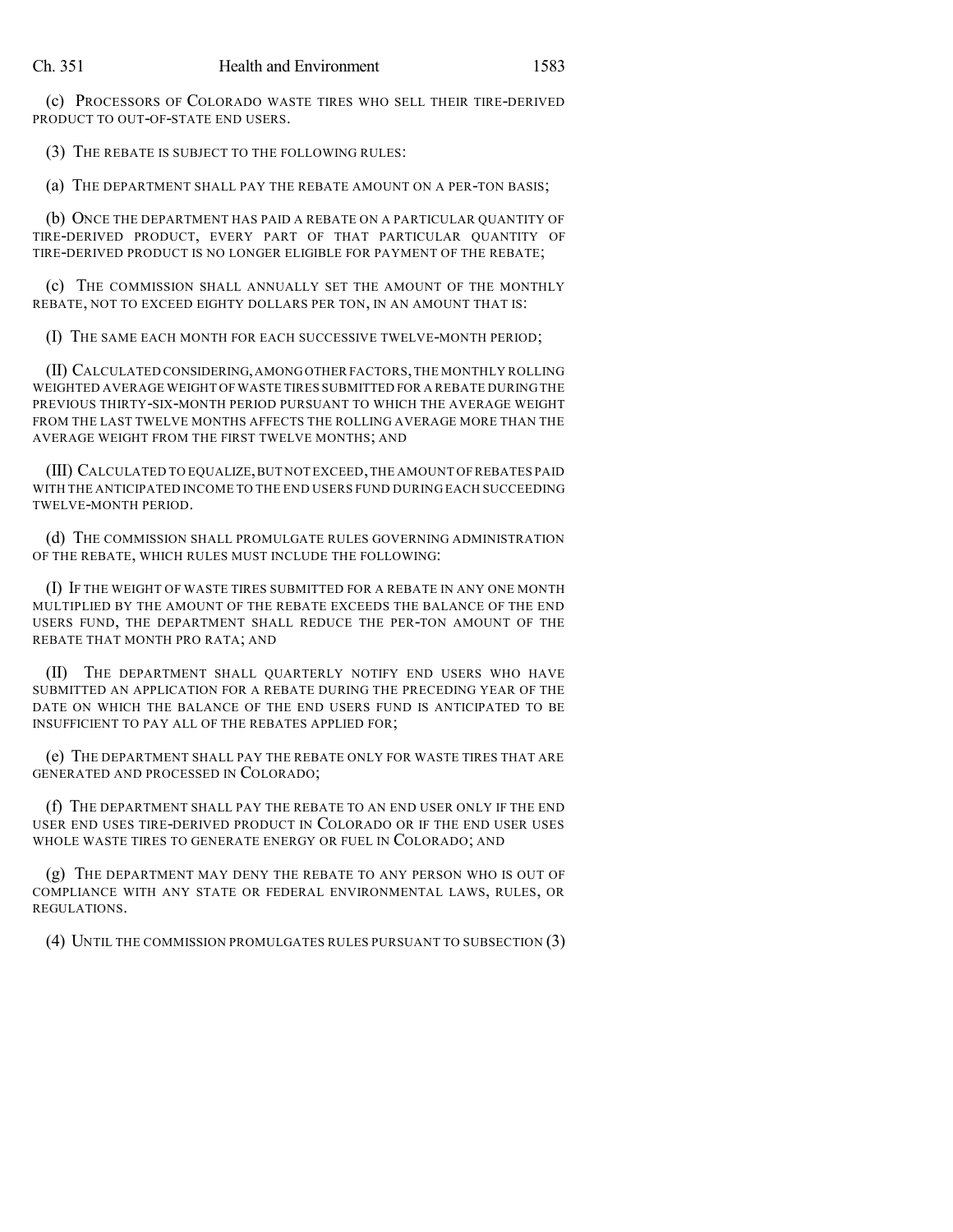OF THIS SECTION, THE REBATE AMOUNT IS FORTY DOLLARS PER TON OF WASTE TIRES, SUBJECT TO MODIFICATION AS FOLLOWS:

(a) THE DEPARTMENT SHALL INCREASE OR DECREASE THE AMOUNT OF THE REBATE AFTER CONSIDERATION OF ALL OF THE REQUIREMENTS AND LIMITATIONS SPECIFIED IN SUBSECTION (3) OF THIS SECTION; AND

(b) THE MAXIMUM AMOUNT OF THE REBATE IS EIGHTY DOLLARS PER TON OF WASTE TIRES.

(5) THIS SECTION IS REPEALED, EFFECTIVE JANUARY 1, 2018.

**30-20-1406. Waste tire market development fund - creation - incentive programs-legislative declaration - repeal.**(1) THERE IS HEREBY CREATED IN THE STATE TREASURY THE WASTE TIRE MARKET DEVELOPMENT FUND, REFERRED TO IN THIS SECTION AS THE "FUND", CONSISTING OF REVENUES CREDITED PURSUANT TO SECTION 30-20-1403 (2) (a) (III) OR (2) (b). THE STATE TREASURER SHALL CREDIT ALL INTEREST AND ANY OTHER RETURN ON THE INVESTMENT OF MONEYS IN THE FUND TO THE FUND. ANY UNEXPENDED AND UNENCUMBERED MONEYS IN THE FUND AT THE END OF ANY FISCAL YEAR REMAIN IN THE FUND AND DO NOT REVERT TO THE GENERAL FUND OR ANY OTHER FUND. THE FUND IS SUBJECT TO ANNUAL APPROPRIATION BY THE GENERAL ASSEMBLY TO THE DEPARTMENT FOR THE PURPOSES SPECIFIED IN THIS SECTION.

(2) THE DEPARTMENT SHALL USE THE FUND:

(a) TO ENCOURAGE WASTE TIRE MARKET DEVELOPMENT.THE DEPARTMENT SHALL HIRE A CONTRACTOR TO ASSIST WITH THE IMPLEMENTATION OF A WASTE TIRE MARKETING PLAN, DEVELOPMENT AND IMPLEMENTATION OF FUTURE MARKET DEVELOPMENT PLANS,AND DEVELOPMENT OFTHE PROGRAM.THE DEPARTMENT AND CONTRACTOR SHALL BASE THE MARKETING PLAN ON THE COLORADO WASTE TIRE MARKET DEVELOPMENT PLAN PUBLISHED ON BEHALF OF THE DEPARTMENT ON MAY 19, 2013.

(b) TO PROVIDE LIMITED FUNDING TO END USERS TO ASSIST IN THE RESEARCH AND DEVELOPMENT OF NEW AND EXISTING WASTE TIRE RECYCLING TECHNOLOGIES;

(c) TO PROVIDE LIMITED FUNDING TO END USERS TO ASSIST IN THE INCORPORATION OF TIRE-DERIVED MATERIALS INTO ONE OR MORE TIRE-DERIVED PRODUCTS, INCLUDING GROUND RUBBER, TIRE-DERIVED AGGREGATE, AND TIRE-DERIVED FUEL;

(d) TO ASSIST THE DEPARTMENT, THE DEPARTMENT OF TRANSPORTATION, AND OTHER STATE AGENCIES IN THE DEVELOPMENT AND IMPLEMENTATION OF A PUBLIC EDUCATION CAMPAIGN THAT PROMOTES THE BENEFITS OF THE USE OF TIRE-DERIVED PRODUCTS;

(e) TO PROVIDE TECHNICAL ASSISTANCE FOR END USERS IN THE DEVELOPMENT OF TIRE-DERIVED PRODUCTS;

(f) (I) TO FUND RECYCLING INCENTIVE PROGRAMS FOR PUBLIC PROJECTS THAT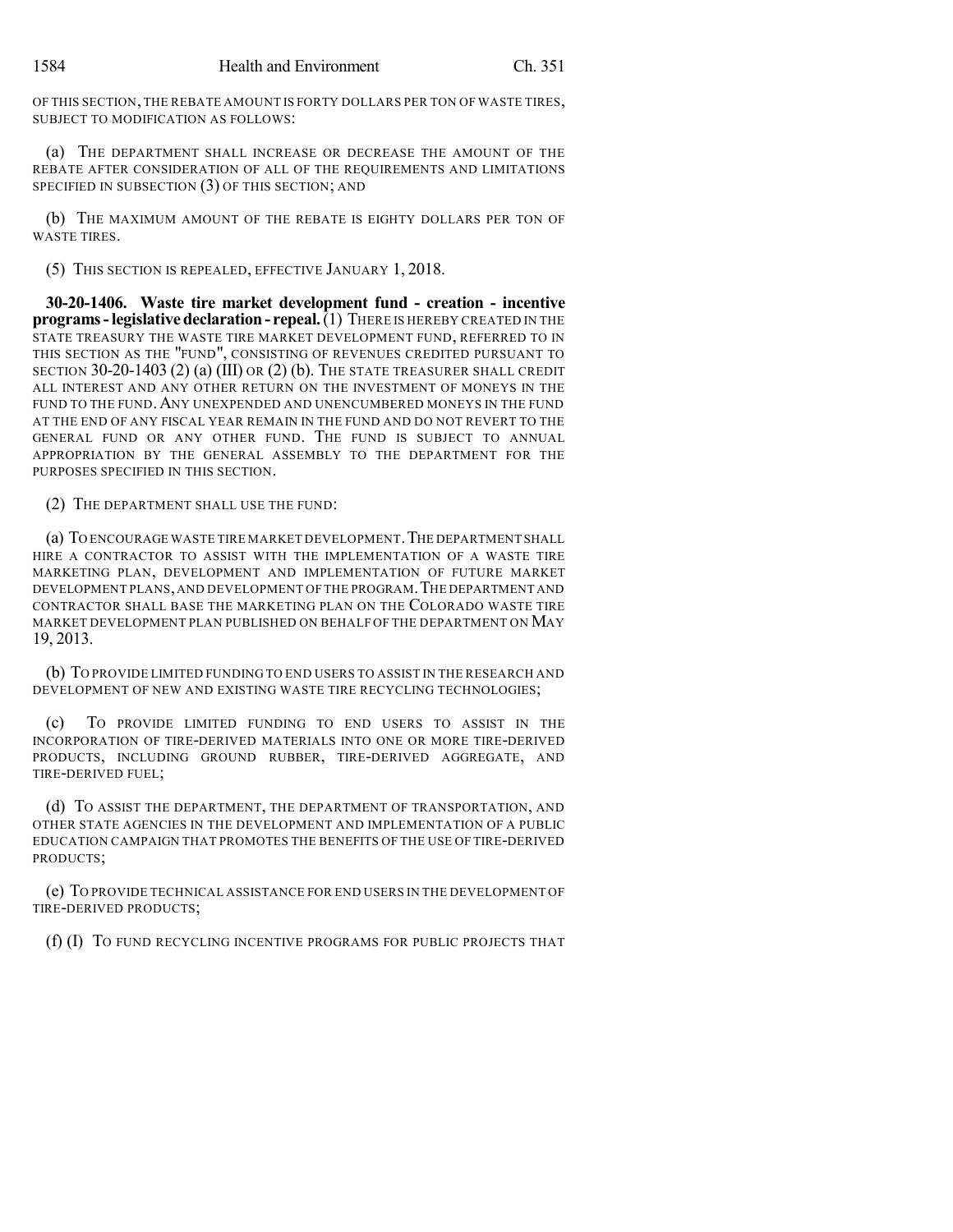#### Ch. 351 Health and Environment 1585

CONTAIN OR MAKE USE OF TIRE-DERIVED PRODUCTS. THE DEPARTMENT SHALL DETERMINE HOW TO DISTRIBUTE TIRE REUSE OR RECYCLING INCENTIVE MONEYS AMONG APPROVED PROJECTS. ANY STATE AGENCY IS AUTHORIZED TO EXPEND MONEYS DISTRIBUTED PURSUANT TO THIS SECTION.

(II) THE GENERAL ASSEMBLY DECLARES THAT THE PURPOSE OF THE REUSE AND RECYCLING INCENTIVES UNDER THIS PARAGRAPH (f) IS TO ENCOURAGE THE USE OF COLORADO TIRE-DERIVED PRODUCT AND IS NOT INTENDED TO USURP FUNCTIONS PROPERLY PERFORMED BY THE PRIVATE SECTOR OR TO COMPETE UNFAIRLY WITH PRIVATE BUSINESSES.

(III) FOR THE PURPOSE OF EXPENDING TIRE REUSE OR RECYCLING INCENTIVES UNDER THIS PARAGRAPH (f), THE STATE PURCHASING DIRECTOR AND ANY PURCHASING AGENT HAVE THE AUTHORITY TO PURCHASE TIRE-DERIVED PRODUCTS UNLESS ANY OF THE FOLLOWING CONDITIONS EXIST:

(A) THE PRODUCT IS NOT AVAILABLE WITHIN A REASONABLE PERIOD OF TIME;

(B) THE PRODUCT FAILS TO MEET EXISTING PURCHASING RULES, INCLUDING ANY APPLICABLE SPECIFICATIONS; OR

(C) THE PRODUCT FAILS TO MEET FEDERAL OR STATE HEALTH OR SAFETY STANDARDS AS SET FORTH IN THE CODE OF FEDERAL REGULATIONS OR THE COLORADO CODE OF REGULATIONS; AND

(g) TO ESTABLISH A WASTE TIRE INNOVATIVE TECHNOLOGY BUSINESS DEVELOPMENT GRANT,LOAN,AND INCENTIVE FUNDING PROGRAM THAT WILL ASSIST IN THE CREATION OF WASTE TIRE BUSINESS OPPORTUNITIES AND MARKET DEVELOPMENT ACTIVITIES AND THE CREATION OF WASTE TIRE RECYCLING JOBS.

(3) THE FUND SHALL NOT BE USED:

(a) AS A REBATE PROGRAM OR AS AN END USERS FUND AS SET FORTH IN SECTION 30-20-1405; OR

(b) TO MAKE CAPITAL EQUIPMENT OR INFRASTRUCTURE GRANTS.

(4) THE DEPARTMENT SHALL SUBMIT A REPORT TO THE COMMITTEES OF REFERENCE IN EACH HOUSE OF THE GENERAL ASSEMBLY WITH JURISDICTION OVER TRANSPORTATION AND PUBLIC HEALTH ANNUALLY BEGINNING JULY 1, 2015, INCLUDING A DESCRIPTION OF THE STATUS OF THE PROGRAM, A SUMMARY OF THE GRANTS AWARDED TO END USERS, THE NUMBER AND TYPE OF MARKETS DEVELOPED OR TARGETED FOR DEVELOPMENT,AND RECOMMENDATIONS FOR CONTINUED USE OF THE FUND.

(5) THIS SECTION IS REPEALED, EFFECTIVE JANUARY 1, 2018.

**30-20-1407. Scope.**APERSON SHALL COMPLY WITH EVERY REQUIREMENT OF THIS PART 14 THAT APPLIES TO THE PERSON'S ACTIVITIES.

**30-20-1408. Waste tire haulers.** (1) APERSON WHO TRANSPORTS TEN OR MORE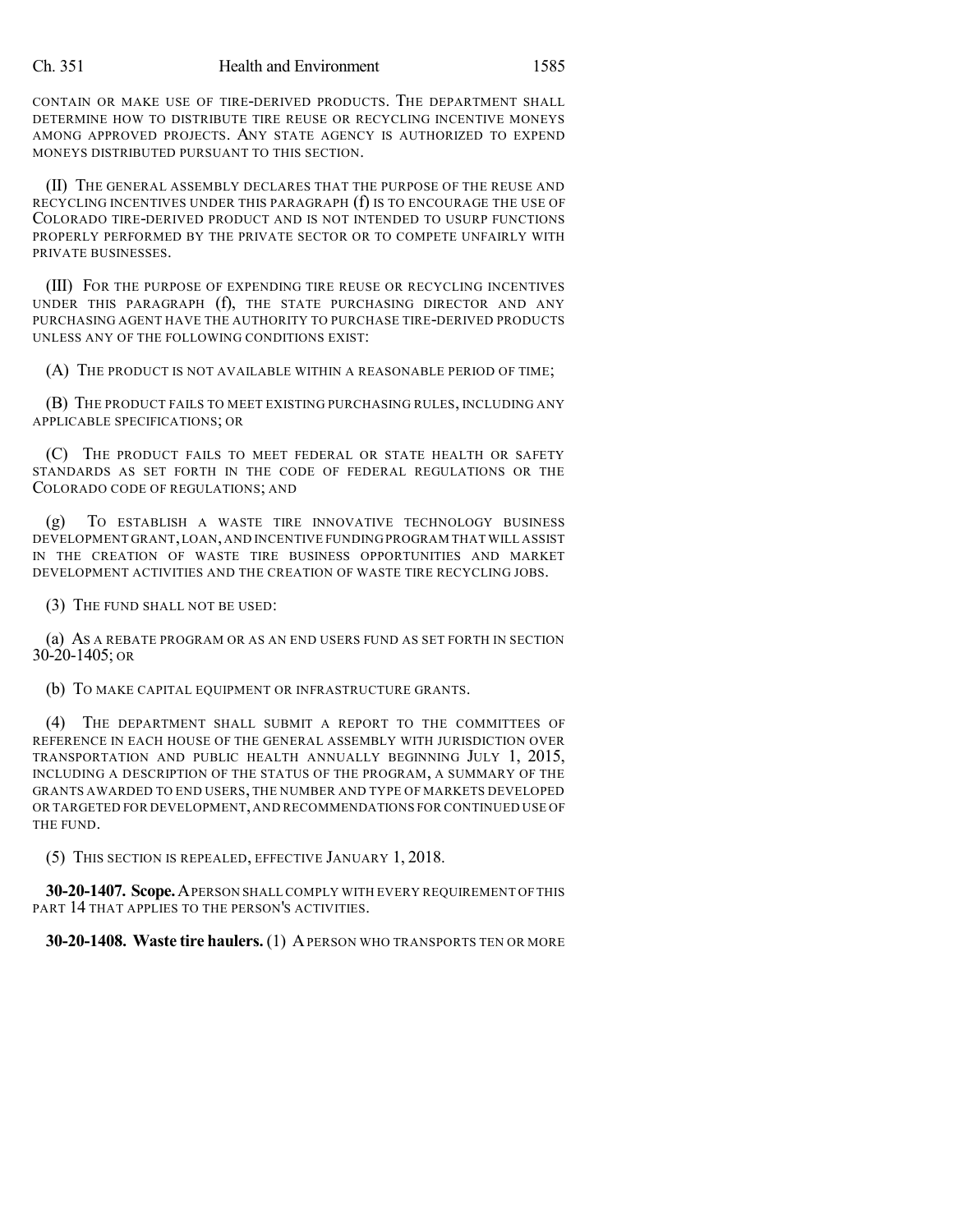WASTE TIRES IN ANY ONE LOAD SHALL:

(a) TRANSPORT THE WASTE TIRES EITHER OUT OF STATE OR TO A REGISTERED WASTE TIRE GENERATOR, WASTE TIRE HAULER, WASTE TIRE COLLECTION FACILITY, WASTE TIRE PROCESSOR, WASTE TIRE MONOFILL, APPROVED BENEFICIAL USER OF WHOLE WASTE TIRES, MUNICIPAL OR COUNTY-OWNED WASTE TIRE COLLECTION AREA,OR MUNICIPAL OR PRIVATELY OWNED SOLID WASTE LANDFILL IN COMPLIANCE WITH THE RULES PROMULGATED PURSUANT TO THIS ARTICLE.

(b) REGISTER WITH THE DEPARTMENT AS A WASTE TIRE HAULER PURSUANT TO RULES PROMULGATED PURSUANT TO THIS SECTION;

(c) AFFIX TO THE VEHICLE USED FOR SUCH TRANSPORTATION A WASTE TIRE HAULER DECAL ACQUIRED FROM THE DEPARTMENT PURSUANT TO SECTION 30-20-1417 (1);

(d) COMPLY WITH THE MANIFEST REQUIREMENTS OF SECTION 30-20-1417 (2), INCLUDING CREATING AND MAINTAINING, FOR AT LEAST THREE YEARS, RECORDS RELATING TO SUCH TRANSPORTATION;

(e) SUBMIT AN ANNUAL REPORT TO THE DEPARTMENT; AND

(f) COMPLETE AND SUBMIT SELF-CERTIFICATION DOCUMENTATION AS REQUIRED BY THE DEPARTMENT.

(2) A WASTE TIRE HAULER THAT IS NOT ALSO REGISTERED AS A WASTE TIRE COLLECTION FACILITY, WASTE TIRE PROCESSOR, OR WASTE TIRE MONOFILL SHALL NOT HAVE ON SITE:

(a) MORE THAN ONE THOUSAND FIVE HUNDRED WASTE TIRES AT ANY ONE TIME;

(b) A WASTE TIRE FOR MORE THAN THREE DAYS; OR

(c) WASTE TIRES OUTSIDE THE WASTE HAULER'S VEHICLE OR TRAILER.

(3) LAW ENFORCEMENT OFFICERS HAVE AUTHORITY TO STOP A PERSON OR PERSONS HAULING WASTE TIRES IN VIOLATION OF THIS SECTION; IMPOUND THE VEHICLE BEING USED IN VIOLATION OF THIS SECTION; AND ISSUE A CITATION TO THE DRIVER.

(4) A GOVERNMENT ENTITY THAT REMOVES ILLEGALLY DISPOSED WASTE TIRES IS EXEMPT FROM THIS SECTION IF THE WASTE TIRES ARE DISPOSED OF OR RECYCLED IN ACCORDANCE WITH THIS PART 14.

(5) NOTHING IN THIS SECTION PROHIBITS A BENEFICIAL USER OF WASTE TIRES FROM TRANSPORTING WASTE TIRES TO A DEPARTMENT-APPROVED BENEFICIAL USE LOCATION.

(6) THE DEPARTMENT MAY ISSUE A WAIVER RELATING TO ANY REQUIREMENT OF THIS SECTION.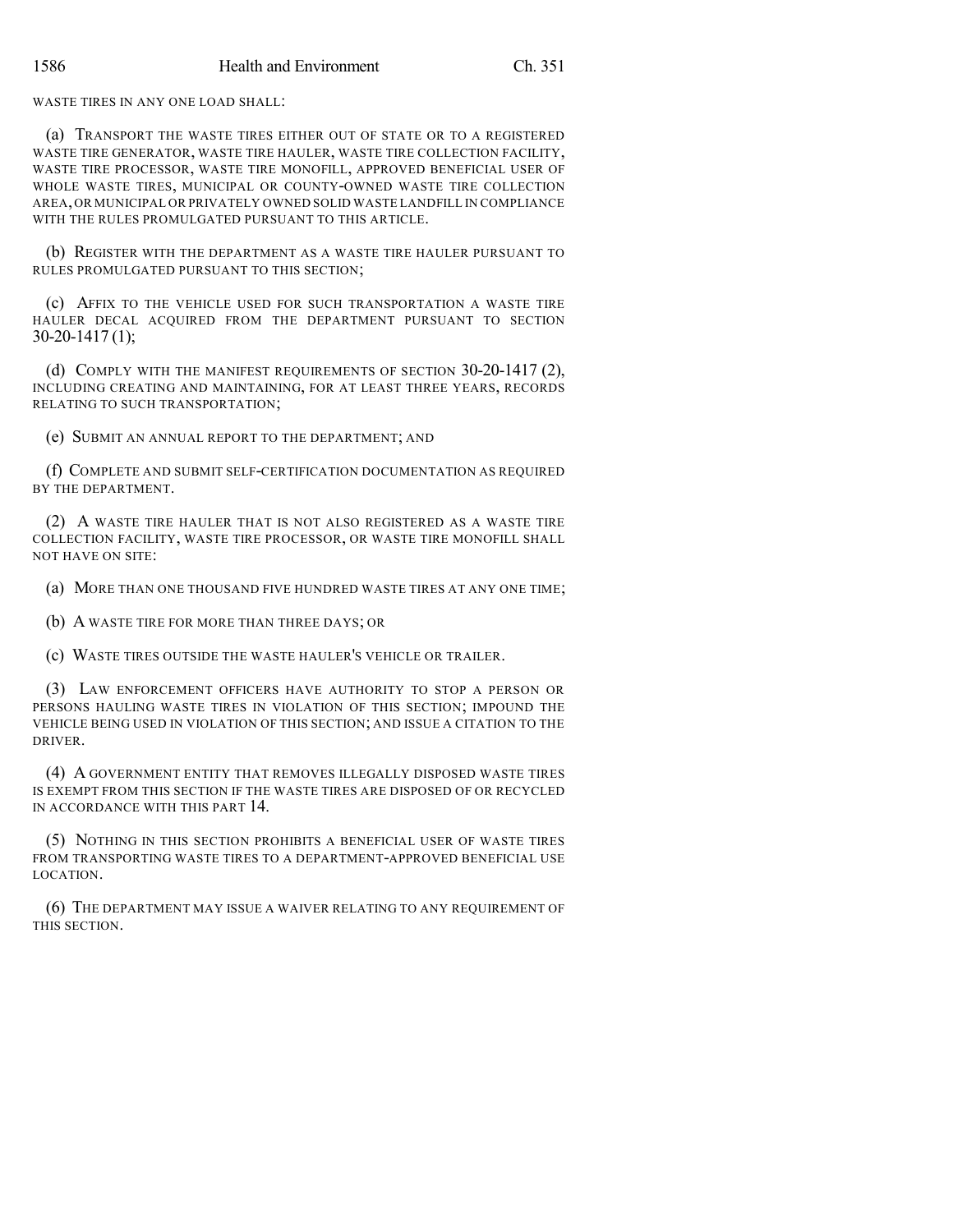**30-20-1409. Waste tire generators- requirements- exemptions.**(1) AWASTE TIRE GENERATOR SHALL, AS SPECIFIED BY THE COMMISSION BY RULE:

(a) REGISTER WITH THE DEPARTMENT;

(b) AFFIX A DECAL REQUIRED PURSUANT TO SECTION 30-20-1417 (1) TO THE REQUIRED LOCATION;

(c) MAINTAIN RECORDS, INCLUDING THE MANIFEST REQUIRED BY SECTION 30-20-1417 (2), RELATING TO SUCH GENERATION;

(d) ENGAGE ONLY A REGISTERED WASTE TIRE HAULER TO TRANSPORT THE WASTE TIRES THE GENERATOR GENERATES;

(e) DEVELOP AND MAINTAIN WRITTEN CRITERIA FOR DISTINGUISHING WASTE TIRES FROM USED TIRES, KEEP THE CRITERIA ON SITE, AND MAKE THE CRITERIA AVAILABLE FOR INSPECTION;

(f) CLEARLY IDENTIFY WASTE TIRES AND USED TIRES ACCORDING TO THE CRITERIA DEVELOPED PURSUANT TO PARAGRAPH (e) OF THIS SUBSECTION (1); AND

(g) ORGANIZE USED TIRES FOR SALE IN A MANNER THAT ALLOWS THE INSPECTION OF EACH INDIVIDUAL TIRE.

(2) A WASTE TIRE GENERATOR IS SUBJECT TO THE FOLLOWING REQUIREMENTS:

(a) A GENERATOR THAT IS NOT ALSO REGISTERED AS A WASTE TIRE COLLECTION FACILITY, WASTE TIRE PROCESSOR, OR WASTE TIRE MONOFILL SHALL NOT HAVE ON SITE MORE THAN ONE THOUSAND FIVE HUNDRED WASTE TIRES AT ANY ONE TIME;

(b) A GENERATOR THAT SELLS REPLACEMENT TIRES IN COLORADO SHALL NOT REFUSE TO ACCEPT FROM A CUSTOMER, AT THE POINT OF TRANSFER, WASTE TIRES OF THE SAME GENERAL TYPE AND IN A QUANTITY AT LEAST EQUAL TO THE NUMBER OF NEW TIRES PURCHASED;

(c) A GENERATOR MAY ACCEPT WASTE TIRES; AND

(d) A GENERATOR SHALL COMPLETE AND SUBMIT TO THE DEPARTMENT SELF-CERTIFICATION DOCUMENTATION AS REQUIRED BY THE DEPARTMENT.

(3) THE DEPARTMENT MAY ISSUE A WAIVER RELATING TO ANY REQUIREMENT OF THIS SECTION.

**30-20-1410. Used tire management.** (1) A PERSON WHO ACCUMULATES, STORES, TRANSPORTS, OR DISPENSES USED TIRES SHALL:

(a)(I) DEVELOP WRITTEN CRITERIA FOR DISTINGUISHING WASTE TIRES FROM USED TIRES, MAINTAIN THE CRITERIA ON SITE, AND MAKE THE CRITERIA AVAILABLE FOR INSPECTION;

(II) CLEARLY IDENTIFY WASTE TIRES AND USED TIRES ACCORDING TO THE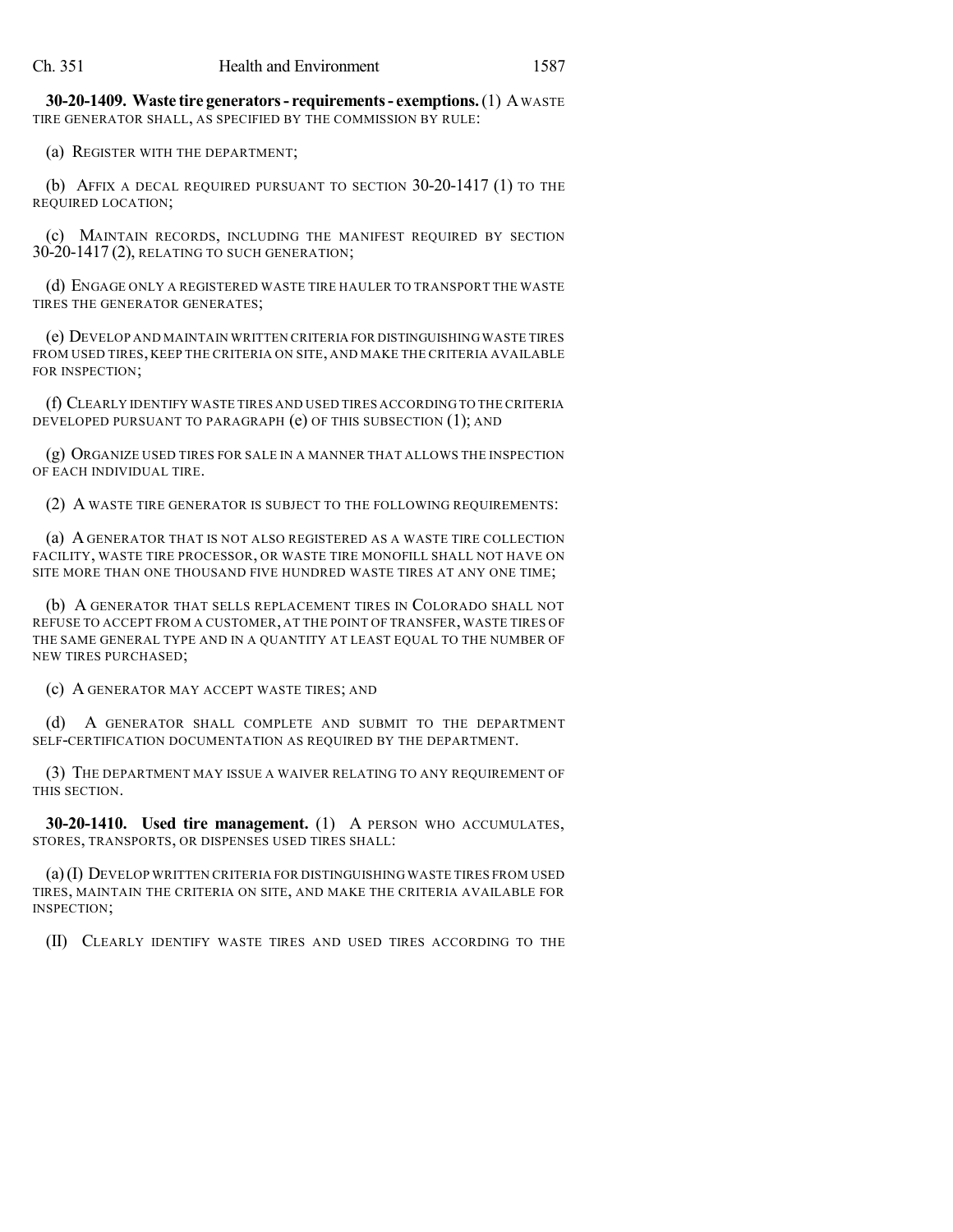CRITERIA DEVELOPED PURSUANT TO SUBPARAGRAPH (I) OF THIS PARAGRAPH (a);

(b) (I) DEVELOP WRITTEN CRITERIA FOR DISTINGUISHING USED TIRES BEING HELD FOR SALE IN COLORADO FROM USED TIRES BEING HELD FOR SALE OUTSIDE COLORADO, MAINTAIN THE CRITERIA ON SITE, AND MAKE THE CRITERIA AVAILABLE FOR INSPECTION;

(II) CLEARLY IDENTIFY USED TIRES BEING HELD FOR SALE IN COLORADO AND USED TIRESBEING HELD FOR SALE OUTSIDECOLORADO ACCORDINGTO THE CRITERIA DEVELOPED PURSUANT TO SUBPARAGRAPH (I) OF THIS PARAGRAPH (b); AND

(c) ORGANIZE USED TIRES FOR SALE IN A MANNER THAT ALLOWS THE INSPECTION OF EACH INDIVIDUAL TIRE.

(2) APERSON SHALL NOT SELL A USED TIRE IF DOING SO WOULD VIOLATE ANY OF THE CONDITIONS LISTED IN SECTION 42-4-228, C.R.S.

(3) THE DEPARTMENT MAY ISSUE A WAIVER RELATING TO ANY REQUIREMENT OF THIS SECTION.

**30-20-1411. Waste tire collection facility - requirements- exemptions.** (1) A PERSON WHO OWNS OR OPERATES A WASTE TIRE COLLECTION FACILITY SHALL, AS SPECIFIED BY THE COMMISSION BY RULE:

(a) ESTABLISH AND MAINTAIN FINANCIAL ASSURANCE;

(b) REGISTER WITH THE DEPARTMENT;

(c) AFFIX A DECAL REQUIRED PURSUANT TO SECTION 30-20-1417 (1) TO THE REQUIRED LOCATION;

(d) DEVELOP AND MAINTAIN AN ENGINEERING DESIGN AND OPERATIONS PLAN, INCLUDING A FIRE PREVENTION AND CONTROL PLAN AND A PLAN FOR EMERGENCY RESPONSE;

(e) MAINTAIN RECORDS, INCLUDING THE MANIFESTS REQUIRED BY SECTION 30-20-1417 (2), RELATING TO THE COLLECTION OF WASTE TIRES;

(f) DEVELOP AND MAINTAIN A CLOSURE PLAN;

(g) SUBMIT AN ANNUAL REPORT TO THE DEPARTMENT; AND

(h) COMPLETE AND SUBMIT SELF-CERTIFICATION DOCUMENTATION AS REQUIRED BY THE DEPARTMENT.

(2) A WASTE TIRE COLLECTION FACILITY THAT IS NOT ALSO REGISTERED AS A WASTE TIRE PROCESSOR OR WASTE TIRE MONOFILL SHALL NOT HAVE ON SITE MORE THAN SEVEN THOUSAND FIVE HUNDRED WASTE TIRES AT ANY ONE TIME.

(3) ALOCAL, STATE, OR FEDERAL AGENCY THAT STORES WASTE TIRES AS PART OF A ROADSIDE CLEANUP ACTIVITY IS EXEMPT FROM THIS SECTION IF THE AGENCY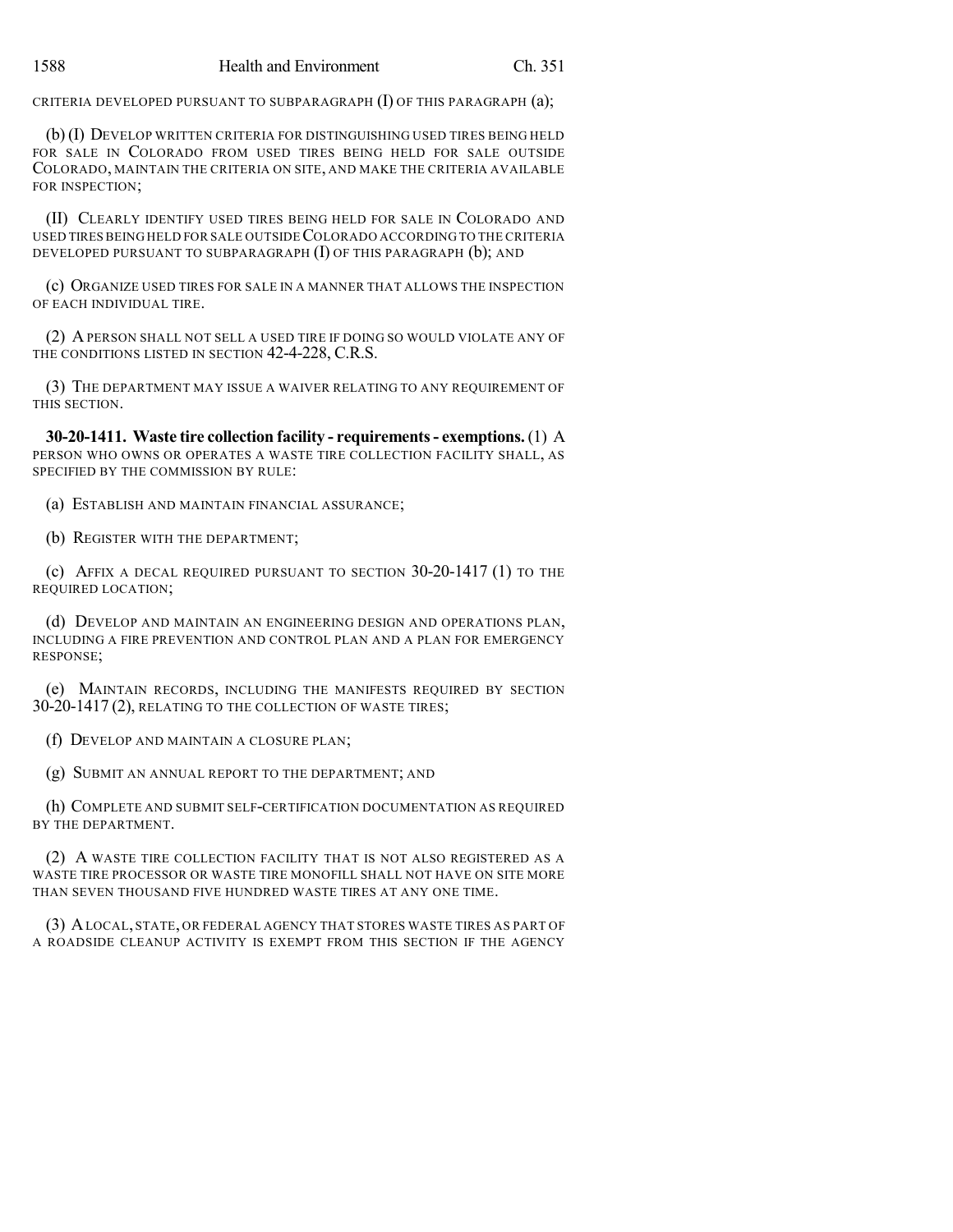STORES FEWER THAN ONE THOUSAND FIVE HUNDRED WASTE TIRES AT THE FACILITY AND THE WASTE TIRES ARE DISPOSED OF OR RECYCLED IN ACCORDANCE WITH THIS PART 14.

(4) THE DEPARTMENT MAY ISSUE A WAIVER RELATING TO ANY REQUIREMENT OF THIS SECTION.

**30-20-1412. Waste tire processors - requirements.** (1) A WASTE TIRE PROCESSOR SHALL, AS SPECIFIED BY THE COMMISSION BY RULE:

(a) ESTABLISH AND MAINTAIN FINANCIAL ASSURANCE;

(b) REGISTER WITH THE DEPARTMENT;

(c) AFFIX A DECAL REQUIRED PURSUANT TO SECTION 30-20-1417 (1) TO THE REQUIRED LOCATION;

(d) DEVELOP, MAINTAIN, KEEP AVAILABLE FOR INSPECTION, AND COMPLY WITH AN ENGINEERING DESIGN AND OPERATIONS PLAN, INCLUDING A FIRE PREVENTION AND CONTROL PLAN, AND A PLAN FOR EMERGENCY RESPONSE;

(e) MAINTAIN RECORDS, INCLUDING THE MANIFESTS REQUIRED BY SECTION 30-20-1417 (2), RELATING TO THE COLLECTION OF WASTE TIRES;

(f) DEVELOP AND MAINTAIN A CLOSURE PLAN;

(g) SUBMIT AN ANNUAL REPORT TO THE DEPARTMENT; AND

(h) COMPLETE AND SUBMIT SELF-CERTIFICATION DOCUMENTATION AS REQUIRED BY THE DEPARTMENT.

(2) A WASTE TIRE PROCESSOR IS SUBJECT TO THE FOLLOWING:

(a) A WASTE TIRE PROCESSOR THAT IS NOT ALSO REGISTERED AS A WASTE TIRE MONOFILL SHALL NOT HAVE AT THE PROCESSING FACILITY AT ANY ONE TIME MORE THAN THE LESSER OF:

(I) ONE HUNDRED THOUSAND WASTE TIRES;

(II) THE AMOUNT OF WASTE TIRES ALLOWED UNDER LOCAL REQUIREMENTS; OR

(III) THE AMOUNT OF WASTE TIRES ANTICIPATED IN THE WASTE TIRE PROCESSOR'S FINANCIAL ASSURANCE INSTRUMENT.

(b) FOLLOWING A ONE-YEAR ACCUMULATION PERIOD, THE WEIGHT OR VOLUME OF WASTE TIRES THAT ARE PROCESSED MUST BE AT LEAST SEVENTY-FIVE PERCENT OF THE TOTAL WEIGHT OR VOLUME OF WASTE TIRES RECEIVED AND CURRENTLY IN STORAGE OVER A THREE-YEAR ROLLING AVERAGE. THE CALCULATION AND ACCUMULATION PERIOD SPECIFIED IN THIS PARAGRAPH (b) MUST BE BASED ON A MEASURE APPROVED BY THE COMMISSION BY RULE.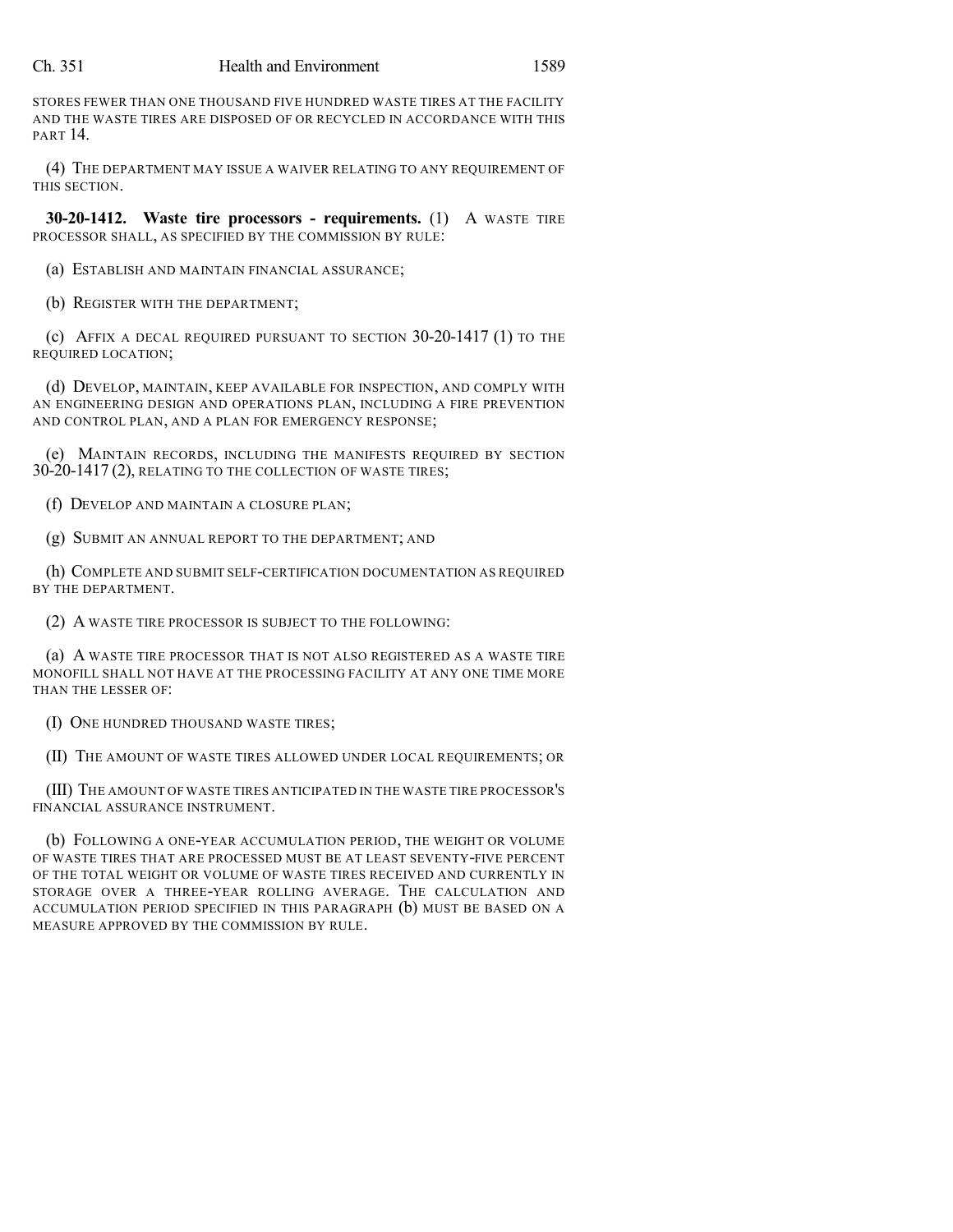(3) THE DEPARTMENT MAY ISSUE A WAIVER RELATING TO ANY REQUIREMENT OF THIS SECTION.

**30-20-1413. Mobile processors - requirements.** (1) A MOBILE PROCESSOR SHALL, AS SPECIFIED BY THE COMMISSION BY RULE:

(a) ESTABLISH AND MAINTAIN FINANCIAL ASSURANCE IN THE AMOUNT OF TEN THOUSAND DOLLARS IF NOT ALREADY REGISTERED AS A WASTE TIRE COLLECTION FACILITY, WASTE TIRE PROCESSOR, OR WASTE TIRE MONOFILL;

(b) REGISTER THE MOBILE PROCESSOR'S PERMANENT BUSINESS ADDRESS WITH THE DEPARTMENT;

(c) AFFIX A DECAL REQUIRED PURSUANT TO SECTION 30-20-1417 (1) TO THE REQUIRED LOCATION;

(d) DEVELOP AND MAINTAIN AN ENGINEERING DESIGN AND OPERATIONS PLAN, INCLUDING A FIRE PREVENTION AND CONTROL PLAN;

(e) MAINTAIN MOBILE PROCESSING RECORDS, INCLUDING THE MANIFESTS REQUIRED BY SECTION 30-20-1417 (2), RELATING TO THE MOBILE PROCESSING OF WASTE TIRES;

(f) SUBMIT AN ANNUAL REPORT TO THE DEPARTMENT;

(g) NOT LEASE OR OWN THE PROPERTY ON WHICH THE PROCESSING OCCURS;

(h) NOT ACCEPT OR ACCUMULATE WASTE TIRES UNLESS ALSO REGISTERED AS A WASTE TIRE PROCESSOR AT THE PROPERTY ON WHICH THE PROCESSING OCCURS;

(i) NOTIFY AND RECEIVE PERMISSION FROM THE LOCAL GOVERNING AUTHORITY TO PROCESS WASTE TIRES AT THE LOCATION FOR ANY PERIOD OF TIME;

(j) NOT PROCESS WASTE TIRES AT A LOCATION FOR MORE THAN THIRTY CONSECUTIVE DAYS UNLESS THE MOBILE PROCESSOR:

(I) RECEIVES DEPARTMENT APPROVAL TO PROCESS AT THE LOCATION; AND

(II) REMAINS IN COMPLIANCE WITH ALL STATE AND LOCAL ENVIRONMENTAL REQUIREMENTS AT THE LOCATION OF MOBILE PROCESSING; AND

(k) COMPLETE AND SUBMIT SELF-CERTIFICATION DOCUMENTATION AS REQUIRED BY THE DEPARTMENT.

(2) THE DEPARTMENT MAY ISSUE A WAIVER RELATING TO ANY REQUIREMENT OF THIS SECTION.

**30-20-1414. Limitations on the disposal of tires.** (1) (a) EXCEPT AS SPECIFIED IN PARAGRAPH (b) OF THIS SUBSECTION (1), A PERSON SHALL DISPOSE OF WASTE TIRES ONLY BY DELIVERY TO A GENERATOR ENGAGING IN WASTE TIRE COLLECTION, TO A WASTE TIRE PROCESSOR, TO A WASTE TIRE MONOFILL, OR TO A WASTE TIRE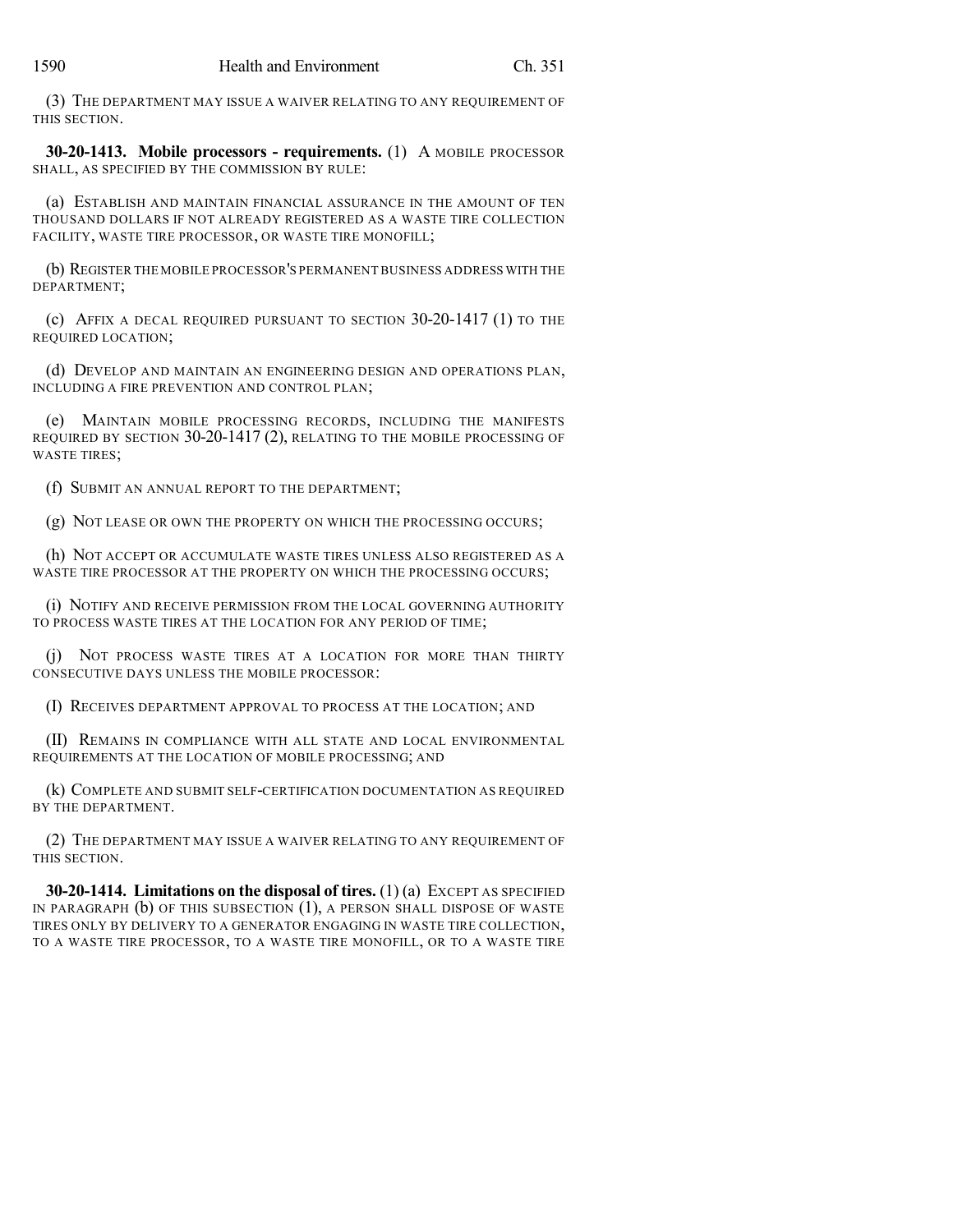COLLECTION FACILITY.

(b) IF A PERSON IS ABLE TO ESTABLISH THAT DUE DILIGENCE HAS BEEN CONDUCTED AND NO REASONABLE OPTION FOR DISPOSING OF A WASTE TIRE AS SPECIFIED IN PARAGRAPH (a) OF THIS SUBSECTION (1) IS AVAILABLE, THEN THE PERSON MAY DISPOSE OF THE WASTE TIRE IN A SOLID WASTES DISPOSAL SITE AND FACILITY OR TRANSFER STATION.

(2) A WASTE TIRE GENERATOR AND AN OWNER OR OPERATOR OF A WASTE TIRE COLLECTION FACILITY SHALL ARRANGE FOR THE COMMERCIAL HAULING OF WASTE TIRES ONLY WITH A HAULER WHO IS CURRENTLY REGISTERED PURSUANT TO SECTION 30-20-1408.

(3) EACH WASTE TIRE IMPROPERLY DISPOSED OF CONSTITUTES A SEPARATE VIOLATION.

**30-20-1415. Waste tiremonofills- requirements.**(1) AN OWNER OR OPERATOR OF A WASTE TIRE MONOFILL SHALL, AS SPECIFIED BY THE COMMISSION BY RULE:

(a) ESTABLISH AND MAINTAIN FINANCIAL ASSURANCE;

(b) REGISTER WITH THE DEPARTMENT;

(c) AFFIX A DECAL REQUIRED PURSUANT TO SECTION 30-20-1417 (1) IN THE REQUIRED LOCATION;

(d) MAINTAIN A CERTIFICATE OF DESIGNATION THAT CONTAINS AN ENGINEERING DESIGN AND OPERATIONS PLAN, INCLUDING A FIRE PREVENTION AND CONTROL PLAN, PLAN FOR EMERGENCY RESPONSE, INVENTORY REDUCTION PLAN, AND CLOSURE PLAN;

(e) MAINTAIN RECORDS, INCLUDING THE MANIFESTS REQUIRED BY SECTION 30-20-1417 (2), RELATING TO THE STORAGE OF WASTE TIRES;

(f) SUBMIT AN ANNUAL REPORT TO THE DEPARTMENT;

(g) COMPLY WITH THE MONOFILL'S CERTIFICATE OF DESIGNATION;

(h) COMPLY WITH THE COMMISSION'S RULE ON FINAL DISPOSAL OF WASTE TIRES;

(i) COMPLETE AND SUBMIT SELF-CERTIFICATION DOCUMENTATION AS REQUIRED BY THE DEPARTMENT;

(j) ON AN ANNUAL BASIS, FOR EVERY ONE WASTE TIRE RECEIVED, END USE AT LEAST TWO WASTE TIRES, OR PROCESS AT LEAST TWO WASTE TIRES INTO TIRE-DERIVED PRODUCT; AND

(k) NOT PLACE ANY WASTE TIRES INTO MONOFILL STORAGE AFTER JANUARY 1, 2018, AND CLOSE, OR CAUSE TO BE CLOSED, THE WASTE TIRE MONOFILL BY JULY1, 2024.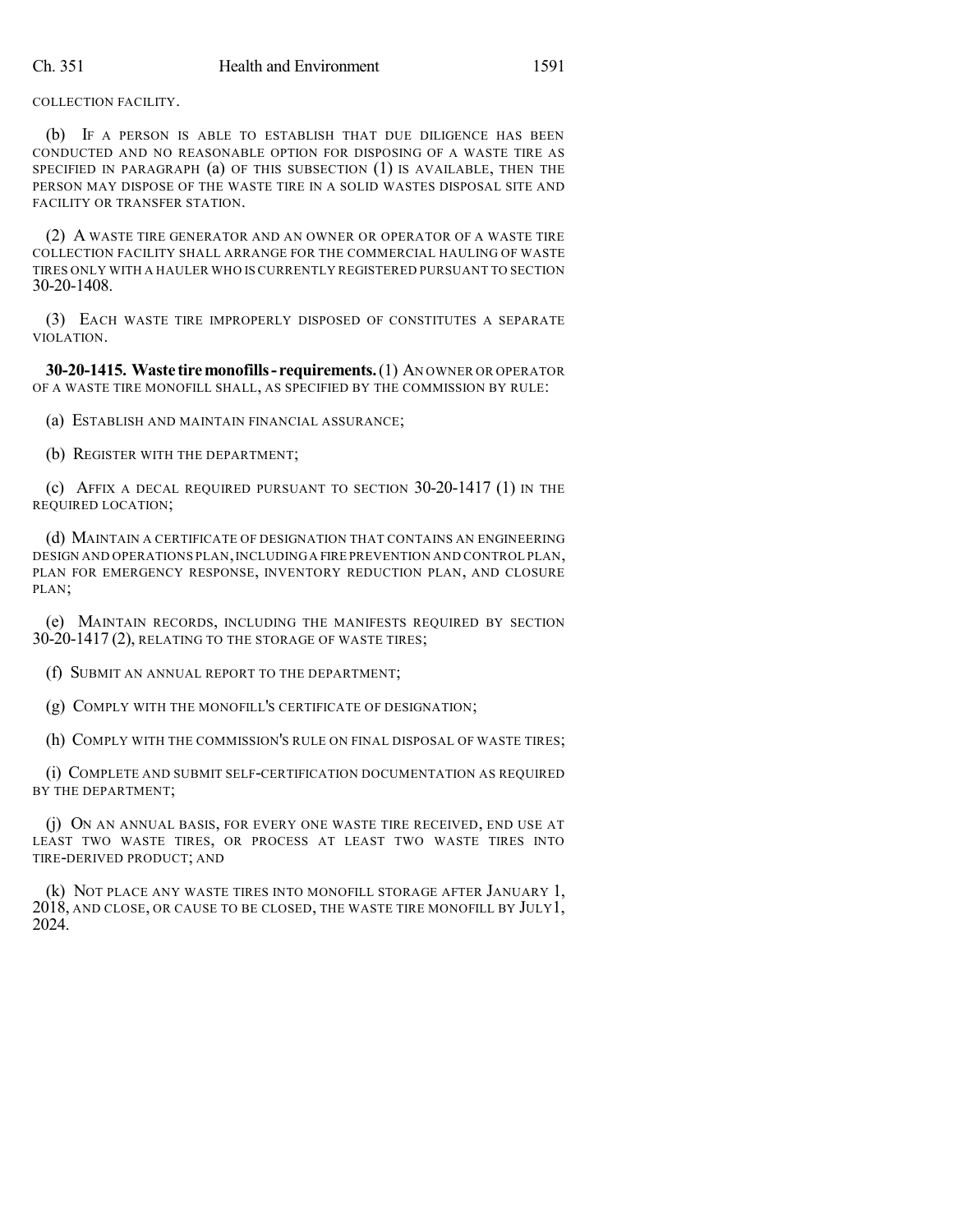(2) A GOVERNING BODY HAVING JURISDICTION SHALL NOT GRANT AN APPLICATION FOR A LANDFILL DESIGNATED FOR THE DISPOSAL ONLY OF TIRES. NOTHING IN THIS SECTION LIMITS MODIFICATIONS TO EXISTING LANDFILLS THAT ACCEPT WASTE TIRES.

(3) THE DEPARTMENT MAY ISSUE A WAIVER RELATING TO ANY REQUIREMENT OF THIS SECTION.

**30-20-1416. End users.** (1) END USERS WHO USE MORE THAN AN AMOUNT SET BY THE COMMISSION BY RULE OF TIRE-DERIVED PRODUCT OR WHOLE WASTE TIRES USED TO GENERATE ENERGY OR FUEL SHALL, AS SPECIFIED BY THE COMMISSION BY RULE:

(a) REGISTER WITH THE DEPARTMENT;

(b) SUBMIT AN ANNUAL REPORT TO THE DEPARTMENT;

(c) USE ONLY A REGISTERED HAULER TO HAUL WASTE TIRES; AND

(d) MAINTAIN RECORDS, INCLUDING THE MANIFESTS REQUIRED BY SECTION 30-20-1417 (2), RELATING TO WASTE TIRES.

(2) THE DEPARTMENT MAY ISSUE A WAIVER RELATING TO ANY REQUIREMENT OF THIS SECTION.

**30-20-1417. Decals- manifests.** (1) **Decals.** (a) APERSON SHALL NOT STORE IN COLORADO TEN OR MORE WASTE TIRES FOR ANY PURPOSE UNLESS:

(I) THE DEPARTMENT HAS ISSUED A DECAL PURSUANT TO THIS SECTION; AND

(II) THE PERSON HAS,PURSUANT TO RULES PROMULGATED PURSUANT TO SECTION 30-20-1401(2),AFFIXED THE DECAL TO A UNIFORM LOCATION AT THE ADDRESS USED TO STORE THE WASTE TIRES OR THE VEHICLE USED TO HAUL WASTE TIRES OR PROCESSING EQUIPMENT.

(b) THE DEPARTMENT SHALL ISSUE A DECAL TO A PERSON IF THE PERSON HAS SUBMITTED AN APPLICATION TO THE DEPARTMENT CONTAINING ALL INFORMATION REQUIRED BY RULE PROMULGATED PURSUANT TO SECTION 30-20-1401 (2) AND IS NOT IN VIOLATION OF ANY REQUIREMENT OF THIS PART 14.

(c) DECALS ARE VALID FOR A PERIOD DETERMINED BY THE COMMISSION BY RULE. A DECAL ISSUED PURSUANT TO THIS SECTION MUST CONTAIN THE INFORMATION REQUIRED BY RULE PROMULGATED PURSUANT TO SECTION 30-20-1401 (2), INCLUDING AT LEAST AN EXPIRATION DATE AND THE DECAL NUMBER.

(2) **Uniformmanifests.**(a) APERSON SHALL NOT ACCEPT FOR TRANSPORTATION TEN OR MORE WASTE TIRES UNLESS THE PERSON HAS COMPLETED A UNIFORM MANIFEST, AVAILABLE FROM THE DEPARTMENT'S WEB SITE,IN A FORM ESTABLISHED BY THE DEPARTMENT CONTAINING THE INFORMATION SPECIFIED BY RULE PROMULGATED PURSUANT TO SECTION 30-20-1401 (2), INCLUDING AT LEAST THE FOLLOWING: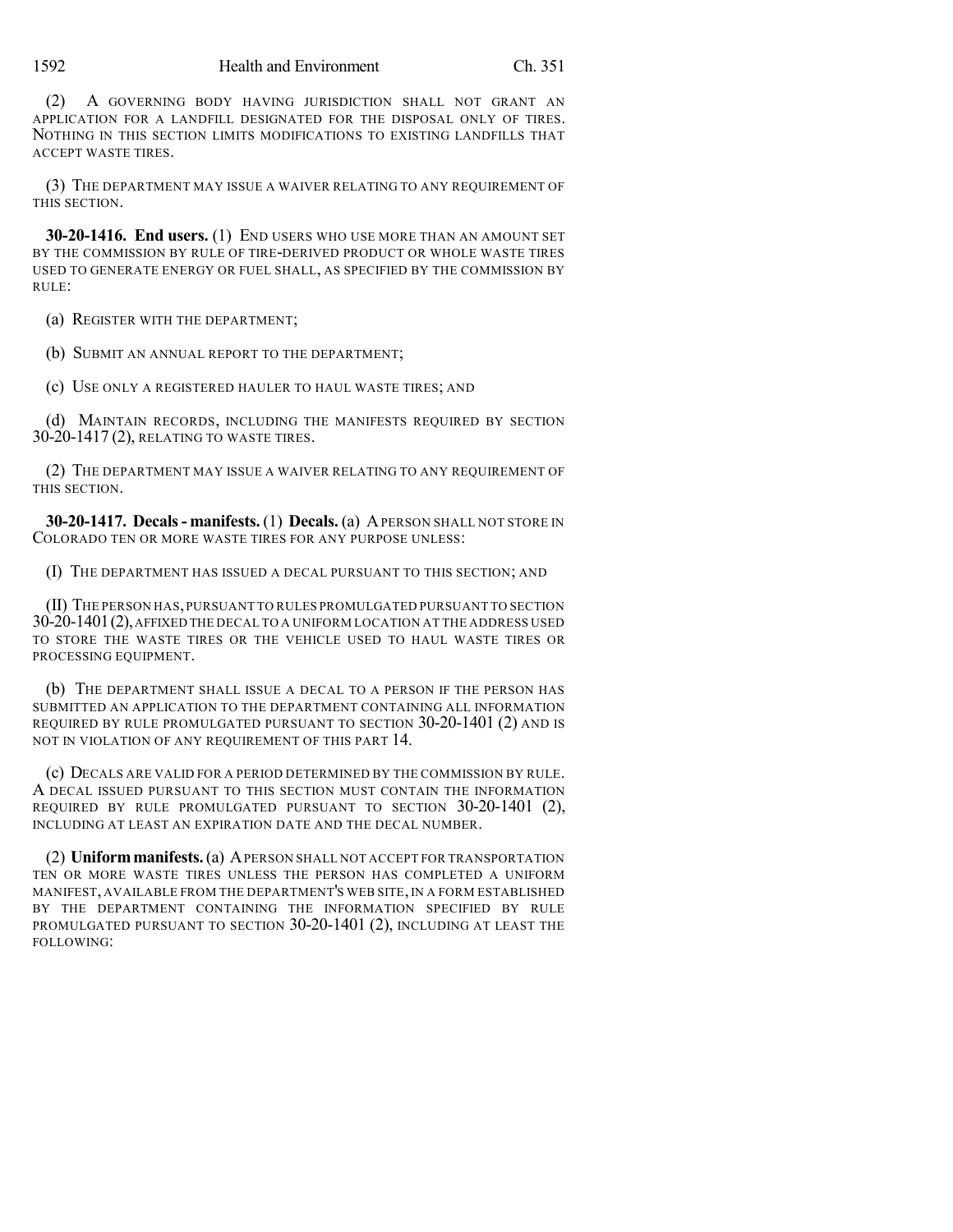(I) THE MANIFEST NUMBER;

(II) THE DECAL NUMBER OF THE VEHICLE USED TO TRANSPORT THE TIRES;

(III) THE PERSON'S NAME, ADDRESS, TELEPHONE NUMBER, AND SIGNATURE, UNDER PENALTY OF PERJURY;

(IV) THE CURRENT DATE; THE WASTE TIRE REGISTRATION NUMBER, NAME, ADDRESS, AND TELEPHONE NUMBER OF THE SOURCE OF THE TIRES; AND THE WASTE TIRE REGISTRATION NUMBER, NAME, ADDRESS, AND TELEPHONE NUMBER OF THE FACILITY TO WHICH THE WASTE TIRES WILL BE TRANSPORTED; AND

(V) THE NUMBER OR WEIGHT OF TIRES IN THE LOAD.

(b) A WASTE TIRE HAULER OR MOBILE PROCESSOR SHALL RETAIN ONE COPY OF THE MANIFEST AND, WITHIN A TIME PERIOD ESTABLISHED BY THE COMMISSION BY RULE, SHALL PROVIDE ONE COPY OF THE MANIFEST TO:

(I) THE SOURCE OF THE WASTE TIRE; AND

(II) THE FACILITY TO WHICH THE WASTE TIRES ARE TRANSPORTED.

(c) (I) THE WASTE TIRE HAULER OR MOBILE PROCESSOR, THE SOURCE OF THE WASTE TIRE, AND THE FACILITY TO WHICH THE WASTE TIRES ARE TRANSPORTED SHALL EACH KEEP A COPY OF THE MANIFEST FOR AT LEAST THREE YEARS AFTER THE DATE STATED ON THE MANIFEST.

(II) THE DEPARTMENT MAY ENTER AND INSPECT THE FACILITY OF ANY OF THE ENTITIES NAMED ON THE MANIFEST DURING NORMAL BUSINESS HOURS AND MAY REQUEST A COPY OF THE MANIFEST. FAILURE TO KEEP THE MANIFEST AS REQUIRED BY THIS SUBPARAGRAPH (II) OR TO PRODUCE THE MANIFEST UPON REQUEST BY THE DEPARTMENT OR THE DEPARTMENT'S AGENT IS A VIOLATION OF THIS SECTION.

**SECTION 2.** In Colorado Revised Statutes, 2-3-1203, **repeal** (3) (gg) (II) as follows:

**2-3-1203. Sunset review of advisory committees.** (3) The following dates are the dates for which the statutory authorization for the designated advisory committees is scheduled for repeal:

(gg) July 1, 2020:

(II) The waste tire advisory committee created in section 25-17-208, C.R.S.;

**SECTION 3.** In Colorado Revised Statutes, 24-33.5-1203.5, **amend** (2) introductory portion and (2) (b) as follows:

**24-33.5-1203.5. Powers and duties of director.** (2) In order to carry out the purposes and provisions of this part 12 and section 25-17-206 PART 14 OF ARTICLE 20 OF TITLE 30, C.R.S., the director of the division shall promulgate rules in accordance with article 4 of this title: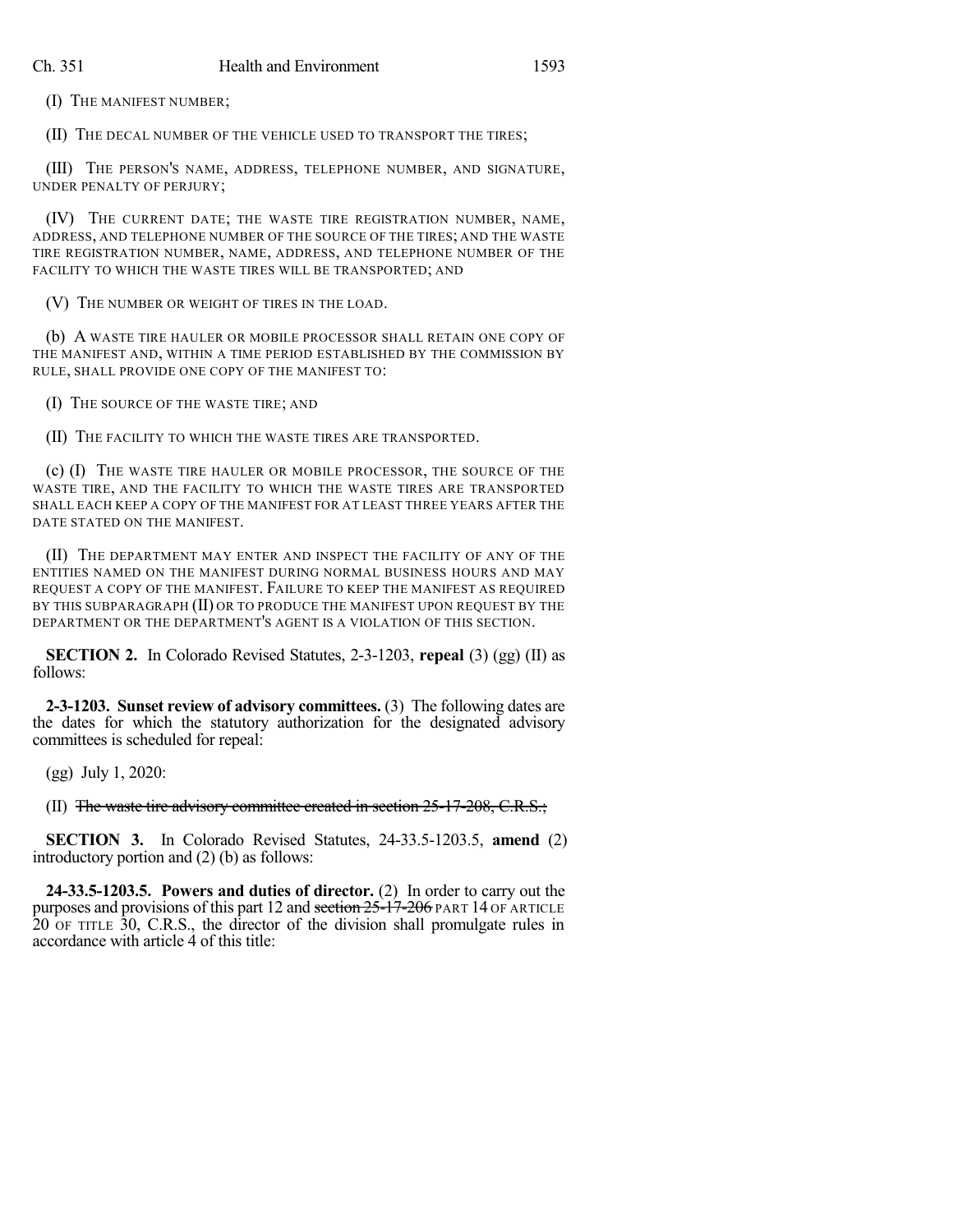(b) Adopting nationally recognized standards that the director of the division reasonably finds necessary to carry out the purposes and provisions of this part 12 and sections 12-28-108 AND 12-47.1-516 and  $25-17-206$  PART 14 OF ARTICLE 20 OF TITLE 30, C.R.S.

**SECTION 4.** In Colorado Revised Statutes, 25-15-302, **repeal** (4.7) as follows:

**25-15-302. Solid and hazardous waste commission - creation - membership - rules - fees - administration.** (4.7) The commission shall adopt rules pertaining to waste tire haulers pursuant to section 25-17-204.

**SECTION 5.** In Colorado Revised Statutes, 25-17-305, **amend** (2) as follows:

**25-17-305. Immunity.** (2) A waste hauler, as that term is defined in section 30-20-1001 (16) 30-20-1402 (16), C.R.S., or owner or operator of a landfill or transferstation does not violate this part 3 ifthe hauler, owner, or operator hasmade a good-faith effort to comply with this part 3 by posting and maintaining, in a conspicuous location at the waste hauler's facility, transfer station, or the landfill, a sign stating that electronic devices will not be accepted at the facility, transfer station, or landfill.

**SECTION 6.** In Colorado Revised Statutes, 30-20-113, **amend** (1) introductory portion; and **add** (1) (e) as follows:

**30-20-113. Inspection - enforcement - nuisances - violations - civil penalty.** (1) No A person shall NOT:

(e) VIOLATE ANY PROVISION OF PART 14 OF THIS ARTICLE 20 OR ANY RULE ADOPTED PURSUANT TO PART 14 OF THIS ARTICLE 20.

**SECTION 7.** In Colorado Revised Statutes, 30-20-1001, **amend** (7), (8), and (19); and **repeal** (12), (17), and (18) as follows:

**30-20-1001. Definitions.** As used in this part 10, unless the context otherwise requires:

(7) "Residentially generated" means used lead-acid batteries AND used oil and waste tires generated by a person.

(8) "Retailer" means any corporation, limited liability company, partnership, individual, sole proprietorship, joint-stock company, joint venture, or other private legal entity that engages in the sale of new lead-acid batteries OR lubricating oil or new tires directly to the end user.

(12) "Tire"means a pneumatic rubber covering designed to encircle the wheel of a vehicle in which a person or property is or may be transported or drawn upon a highway.

(17) "Waste tire" has the meaning established in section 25-17-202 (1), C.R.S.

(18) "Waste tire monofill" means any duly licensed and permitted solid wastes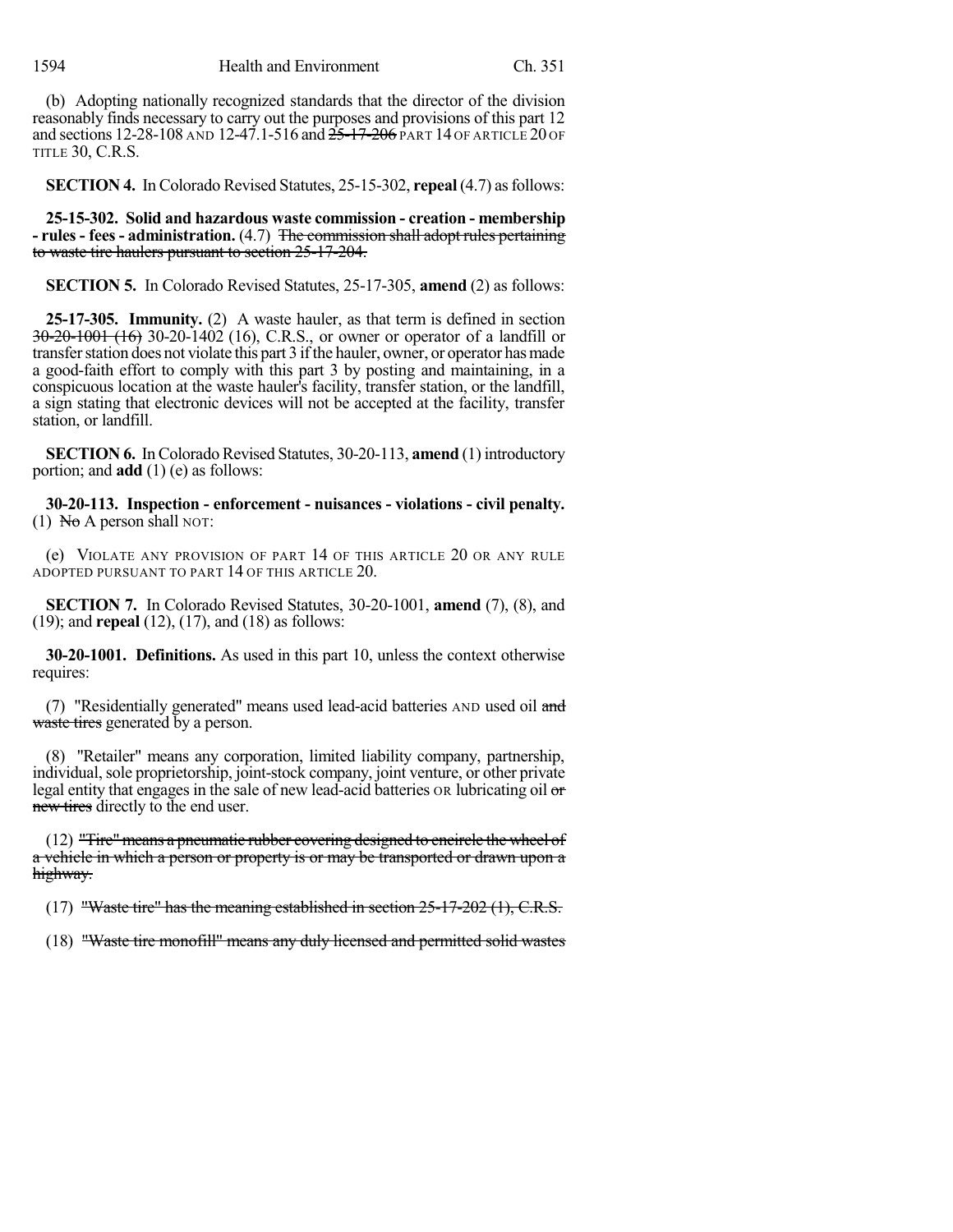#### disposal site and facility or section of solid wastes disposal site and facility at which only waste tires are accepted.

(19) "Wholesaler"means anycorporation, limited liabilitycompany, partnership, individual, sole proprietorship, joint-stock company, joint venture, or other private legal entity that sells new lead-acid batteries OR lubricating oil or new tires for resale.

**SECTION 8.** In Colorado Revised Statutes, 30-20-1009, **amend** (3) as follows:

**30-20-1009. Inspection - enforcement - nuisances- violations- civil penalty.** (3) Notwithstanding subsection (1) of this section and sections 30-20-1010 and 30-20-113 (1) (c), any solid wastes disposal site and facility in substantial compliance with its waste characterization plan developed pursuant to section 30-20-110 (1) (g), and rules promulgated thereunder, shall be deemed to be IS in compliance with this part  $10$  so long as such THE waste characterization plan contains waste acceptance procedures to minimize the disposal of lead-acid batteries AND used oil and waste tires consistent with the requirements of this part 10. Solid wastes disposal sites and facilities existing on August 8, 2005, shall submit an amended waste characterization plan incorporating such waste acceptance procedures to the department of public health and environment no later than January  $\frac{1}{1}$ , 2006.

**SECTION 9.** In Colorado Revised Statutes, 39-26-706, **amend** (5) as follows:

**39-26-706. Miscellaneous sales and use tax exemptions - internet access refractory materials - precious metal bullion and coins.** (5) On and after July 1, 2010, the collection of the waste tire fee pursuant to section  $25-17-202$ 30-20-1403, C.R.S., is exempt from taxation under part 1 of this article.

**SECTION 10.** In Colorado Revised Statutes, **repeal** part 2 of article 17 of title 25.

**SECTION 11. Transfers of fund balances.** (1) On July 1, 2014, the state treasurer shall transfer the unobligated balances of the following funds, as they existed on June 30, 2014, and before any transfer of the unexpended and unencumbered moneys in the funds as specified in part 2 of article 17 of title 25, Colorado Revised Statutes, as follows:

(a) The balances of the waste tire fee administration cash fund created in section 25-17-202 (3) (c), Colorado Revised Statutes, waste tire cleanup fund created in section 25-17-202.6 (1), Colorado Revised Statutes, waste tire fire prevention fund created in section  $25-\hat{17}-202.8(1)$ , Colorado Revised Statutes, and law enforcement grant fund created in section  $25-17-207$  (4), Colorado Revised Statutes, to the waste tire administration, enforcement, and cleanup fund created in section 30-20-1404 (1), Colorado Revised Statutes;

(b) The balance of the processors and end users fund created in section 25-17-202.5 (1), Colorado Revised Statutes, to the end users fund created in section 30-20-1405 (1), Colorado Revised Statutes; and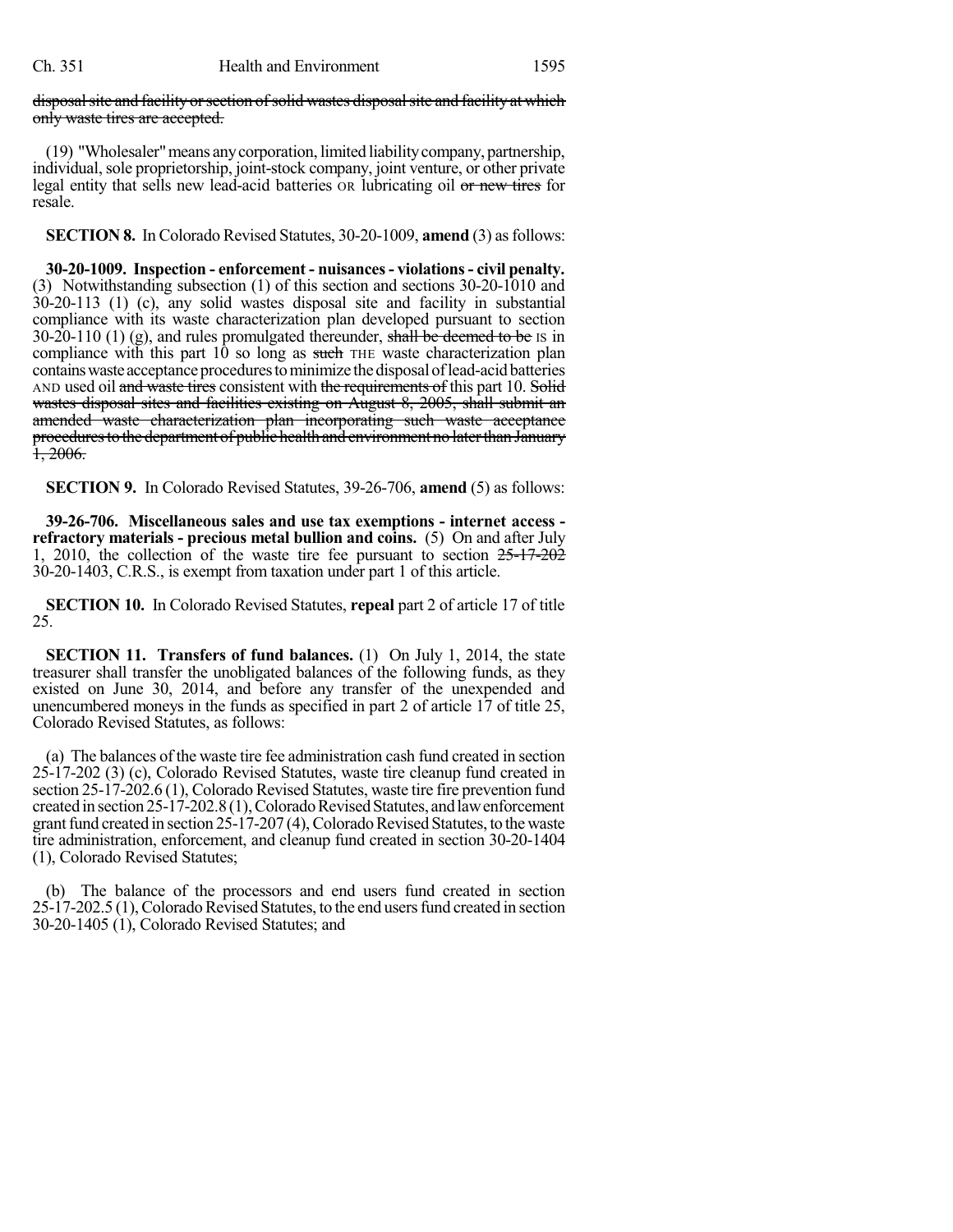(c) The balance of the waste tire market development fund created in section 25-17-202.9 (1), Colorado Revised Statutes, to the waste tire market development fund created in section 30-20-1406 (1), Colorado Revised Statutes.

**SECTION 12.** In Colorado Revised Statutes, 43-2-402, **amend** (5) (a) and (5) (b) as follows:

**43-2-402. Noise mitigation measures.** (5) (a) The department shall construct noise mitigation measures on the list of approved measures for which a local government has agreed to provide no less than fifty percent of the necessary moneys in the order of priority established pursuant to subsection (4) of this section, using moneys provided by local governments and any moneys distributed to the department by the department of public health and environment pursuant to part 2 of article 17 of title 25 14 OF ARTICLE 20 OF TITLE 30, C.R.S.

(b) After the construction of noise mitigation measures in accordance with paragraph (a) of this subsection  $(5)$ , the department shall use any moneys provided by local governments or distributed to the department pursuant to part  $\frac{2}{2}$  of article  $17$  of title  $25$  14 OF ARTICLE 20 OF TITLE  $30$ , C.R.S., to construct other noise mitigation measures on the list of approved measures in the order of priority established pursuant to subsection  $(4)$  of this section.

**SECTION 13.** In Colorado Revised Statutes, **repeal** sections 30-20-121, 30-20-1006, 30-20-1007, and 30-20-1008.

**SECTION 14. Appropriation - adjustments to 2014 long bill.** (1) For the implementation ofthis act, appropriations made in the annual general appropriation act to the department of public health and environment for the fiscal year beginning July 1, 2014, are adjusted as follows:

(a) The cash funds appropriation from the waste tire cleanup fund created in section 25-17-202.6 (1), Colorado Revised Statutes, for the waste tire cleanup program, is decreased by \$2,183,991 and 1.0 FTE.

(b) The cash funds appropriation from the law enforcement grant fund created in section  $25-17-207(4)$ , Colorado Revised Statutes, for law enforcement and waste tire fire prevention, is decreased by \$485,952 and 1.0 FTE.

(c) The cash funds appropriation fromthe waste tire fire prevention fund created in section 25-17-202.8 (1), Colorado Revised Statutes, for law enforcement and waste tire fire prevention, is decreased by \$448,398 and 1.1 FTE.

(d) The cash funds appropriation from the waste tire market development fund created in section  $25-17-202.9(1)$ , Colorado Revised Statutes, for waste tire market development, is decreased by \$373,852 and 0.5 FTE.

(e) The cash funds appropriation fromthe processors and end usersfund created in section  $25$ -17-202.5 (1), Colorado Revised Statutes, for processors and end users reimbursement, is decreased by \$3,354,089 and 0.5 FTE.

(2) In addition to anyother appropriation, there is herebyappropriated, out of any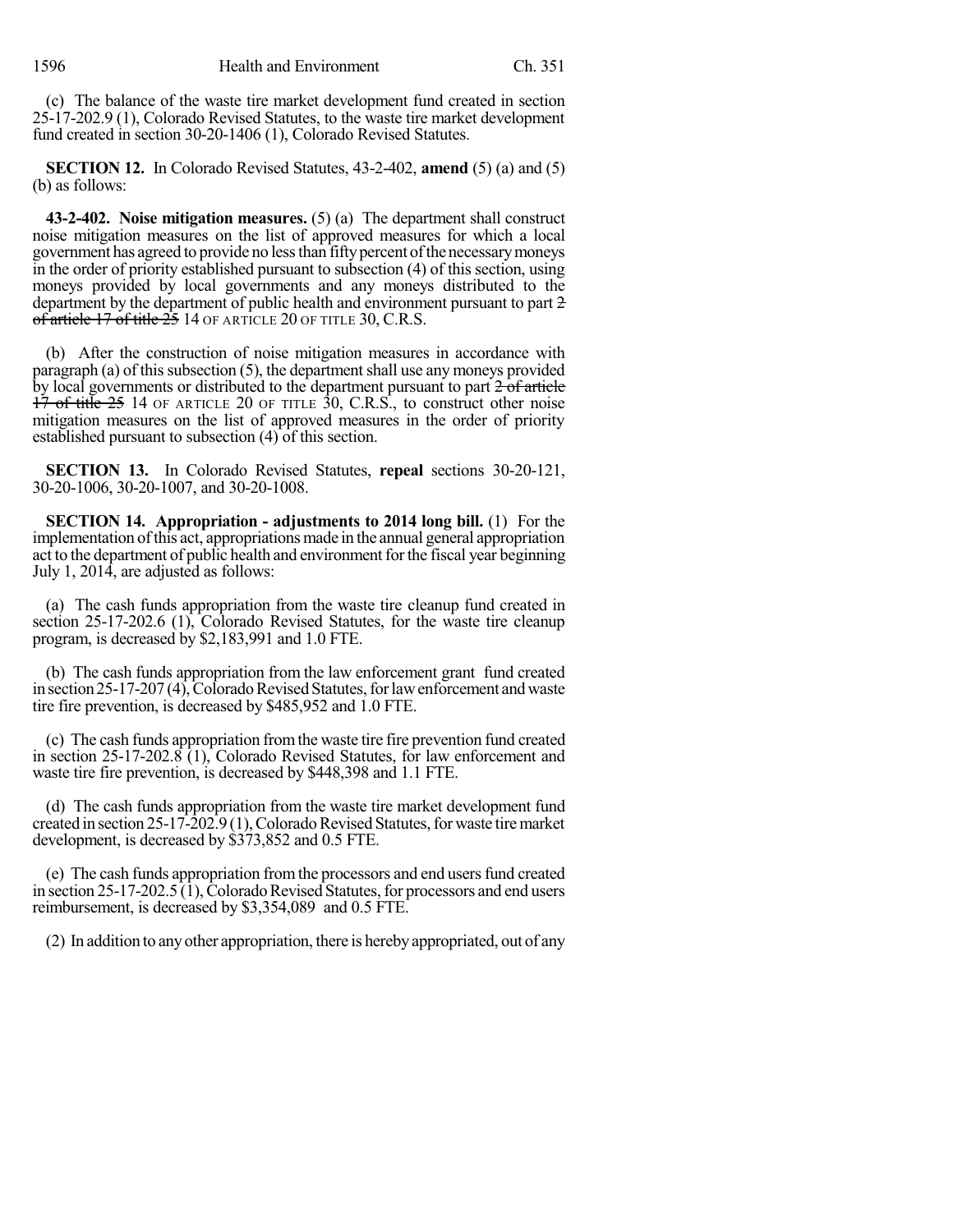moneys in the waste tire administration, enforcement, and cleanup fund created in section 30-20-1404 (1), Colorado Revised Statutes, not otherwise appropriated, to the department of public health and environment, for the fiscal year beginning July 1, 2014, the sum of \$2,942,216 and 5.1 FTE, or so much thereof as may be necessary, to be allocated to the hazardous materials and waste management division for the administration and enforcement of the waste tire program, and for the cleanup of waste tires as related to the implementation of this act.

(3) In addition to anyother appropriation, there is herebyappropriated, out of any moneys in the end users fund created in section 30-20-1405 (1), Colorado Revised Statutes, not otherwise appropriated, to the department of public health and environment, for the fiscal year beginning July 1, 2014, the sum of \$3,900,000, or so much thereof as may be necessary, to be allocated to the hazardous materials and waste management division for payment of rebates to waste tire end users, retailers, and processors as related to the implementation of this act.

(4) In addition to anyother appropriation, there is herebyappropriated, out of any moneys in the waste tire market development fund created in section 30-20-1406 (1), Colorado Revised Statutes, not otherwise appropriated, to the department of public health and environment, for the fiscal year beginning July 1, 2014, the sum of \$386,409, or so much thereof as may be necessary, to be allocated to the hazardous materials and waste management division for waste tire market development as related to the implementation of this act.

(5)In addition to any other appropriation, there is hereby appropriated, out of any moneys in the general fund not otherwise appropriated, to the department of public health and environment, for the fiscal year beginning July 1, 2014, the sum of \$500,000, or so much thereof as may be necessary, for allocation to the waste tire program for the cleanup of waste tires related to the implementation of this act.

**SECTION 15. Appropriation - adjustments to 2014 long bill.** (1) For the implementation ofthis act, appropriations made in the annual general appropriation act to the department of revenue for the fiscal year beginning July 1, 2014, are adjusted as follows:

(a) The cash funds appropriation fromthe waste tire fee administration cash fund created in section 25-17-202 (3) (c), Colorado Revised Statutes, for waste tire fee administration costs, is decreased by \$7,754.

(2) In addition to anyother appropriation, there is herebyappropriated, out of any moneys in the waste tire administration, enforcement, and cleanup fund created in section 30-20-1404 (1), Colorado Revised Statutes, not otherwise appropriated, to the department of revenue, for the fiscal year beginning July 1, 2014, the sum of \$34,000, or so much thereof as may be necessary, for allocation to the taxation business group for CITA annual maintenance and support related to the implementation of this act.

(3) In addition to anyother appropriation, there is herebyappropriated, out of any moneys in the waste tire administration, enforcement, and cleanup fund created in section 30-20-1404 (1), Colorado Revised Statutes, not otherwise appropriated, to the department of revenue, for the fiscal year beginning July 1, 2014, the sum of